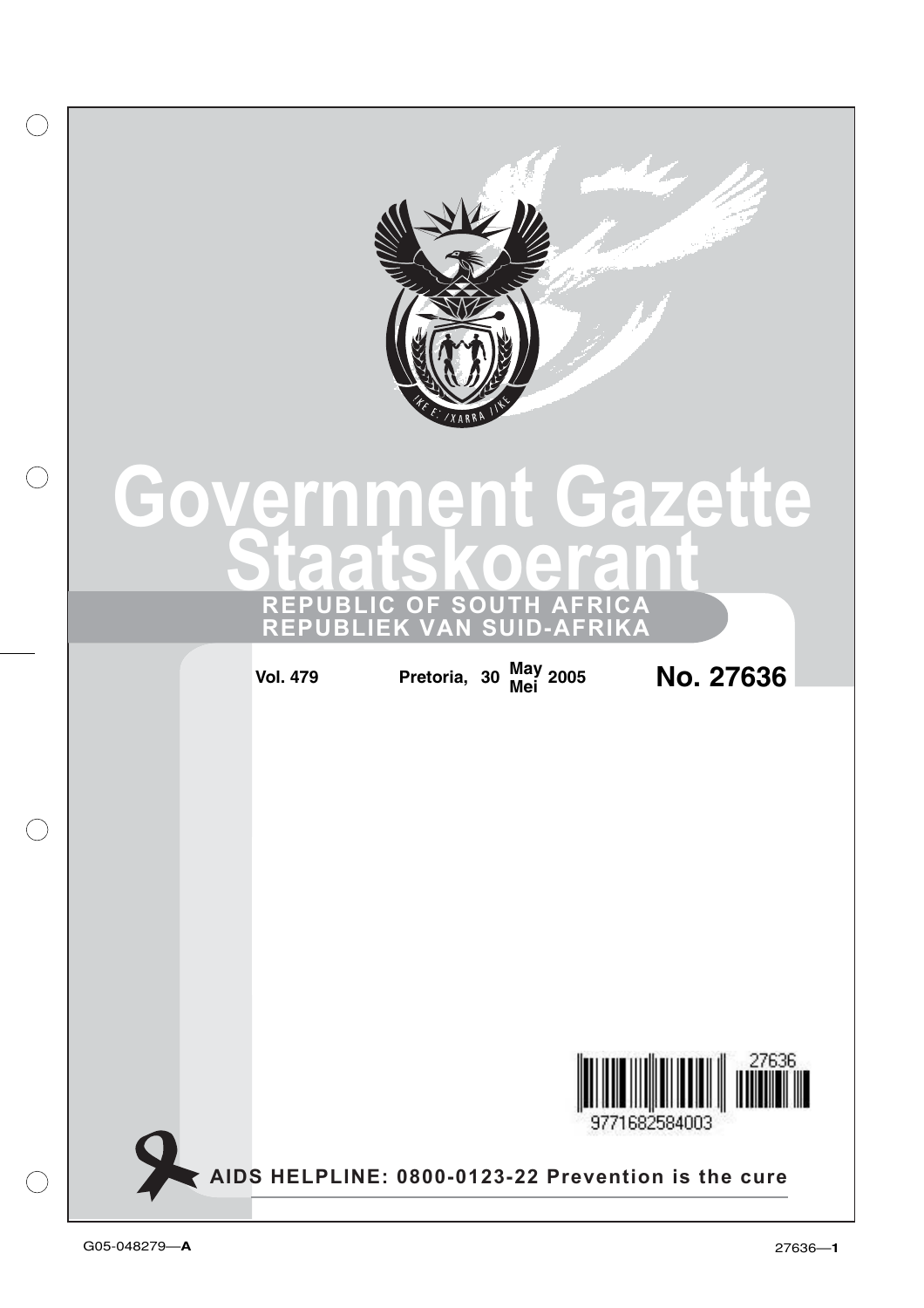| <b>CONTENTS • INHOUD</b> |                                                                                                                |             |                |  |
|--------------------------|----------------------------------------------------------------------------------------------------------------|-------------|----------------|--|
| No.                      |                                                                                                                | Page<br>No. | Gazette<br>No. |  |
|                          | <b>GENERAL NOTICE</b>                                                                                          |             |                |  |
|                          | <b>National Treasury</b>                                                                                       |             |                |  |
| General Notice           |                                                                                                                |             |                |  |
| 868                      | Local Government: Municipal Finance Management Act (56/2003): Municipal Supply Chain Management<br>Regulations |             | 27636          |  |

| THE GOVERNMENT PRINTING WORKS                                                                                                   |
|---------------------------------------------------------------------------------------------------------------------------------|
|                                                                                                                                 |
| <b>PUBLICATIONS DIVISION</b>                                                                                                    |
| NB: The Publications Division of the Government<br>Printing Works will be relocating to its new premises<br>within the:         |
| MASADA BUILDING at 196 PROES STREET, PRETORIA<br>(i.e. CORNER OF PAUL KRUGER AND PROES STREETS)<br>with effect from 3 May 2005. |
| For enquiries and information:                                                                                                  |
| Mr M Z Montjane<br>Tel: (012) 334-4653<br>Cell: 083 640 6121                                                                    |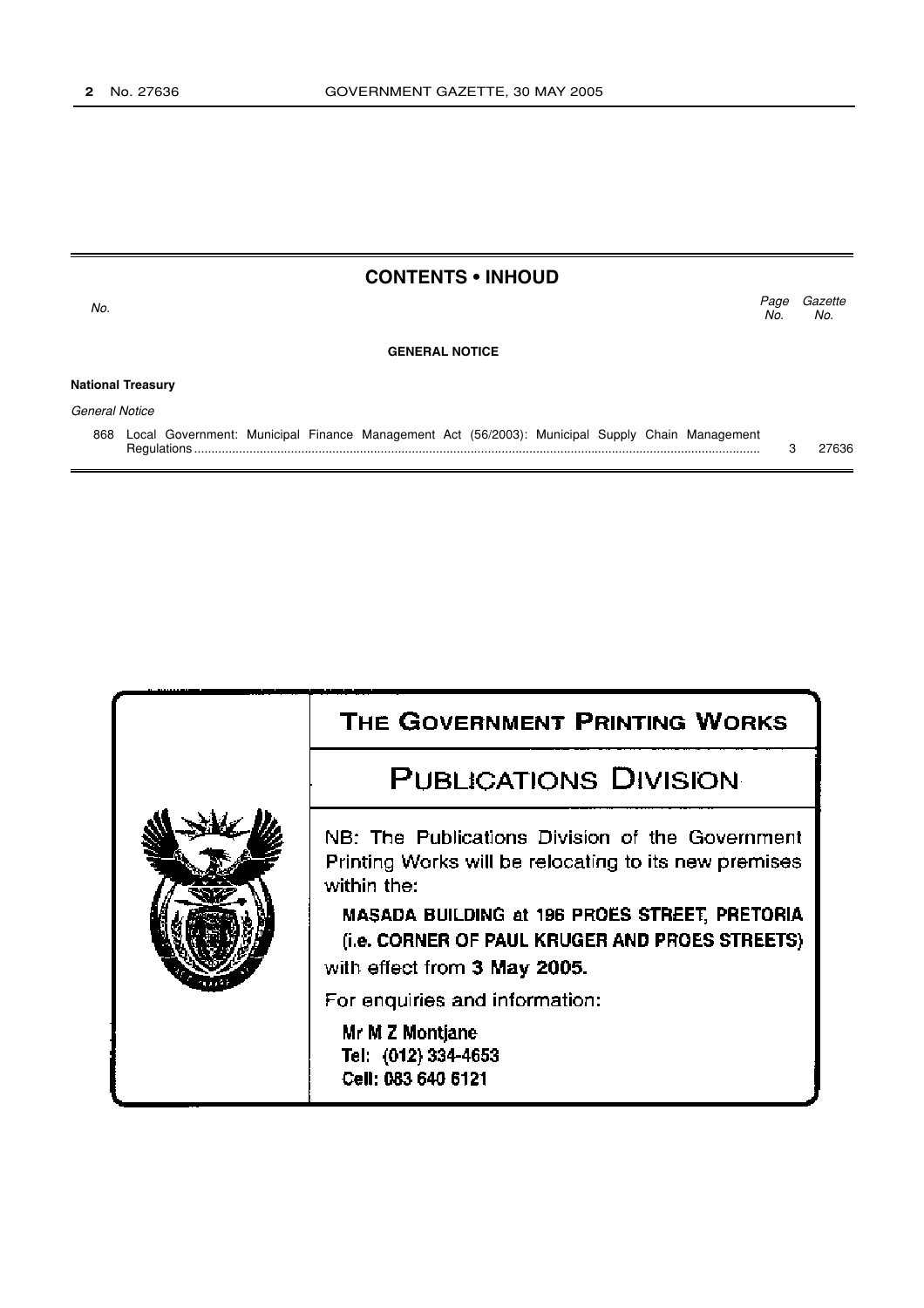# **GENERAL NOTICE**

#### **NOTICE 868 OF 2005**

# LOCAL GOVERNMENT: MUNICIPAL FINANCE MANAGEMENT ACT, 2003 MUNICIPAL SUPPLY CHAIN MANAGEMENT REGULATIONS

The Minister of Finance, acting with the concurrence of the Minister for Provincial and Local Government, has in terms of section 168 of the Local Government: Municipal Finance Management Act, 2003 (Act No. 56 of 2003), made the Regulations as set out in the Schedule.

# **SCHEDULE**

# **TABLE OF CONTENTS**

1. Definitions

# **CHAPTER 1**

# ESTABLISHMENT AND IMPLEMENTATION OF SUPPLY CHAIN MANAGEMENT **POLICIES**

- 2. Supply chain management policies
- 3. Adoption and amendment of supply chain management policies
- 4. Delegation of supply chain management powers and duties
- 5. Subdelegations
- 6. Oversight role of council of municipality or board of directors of municipal entity
- $\mathbf{7}$ . Supply chain management units
- 8. Training of supply chain management officials

#### **CHAPTER 2**

#### FRAMEWORK FOR SUPPLY CHAIN MANAGEMENT POLICIES

 $9.$ Format of supply chain management policy

#### Part 1: Demand management

10. System of demand management

#### **Part 2: Acquisition management**

- $11.$ System of acquisition management
- 12. Range of procurement processes
- $13.$ General preconditions for consideration of written quotations or bids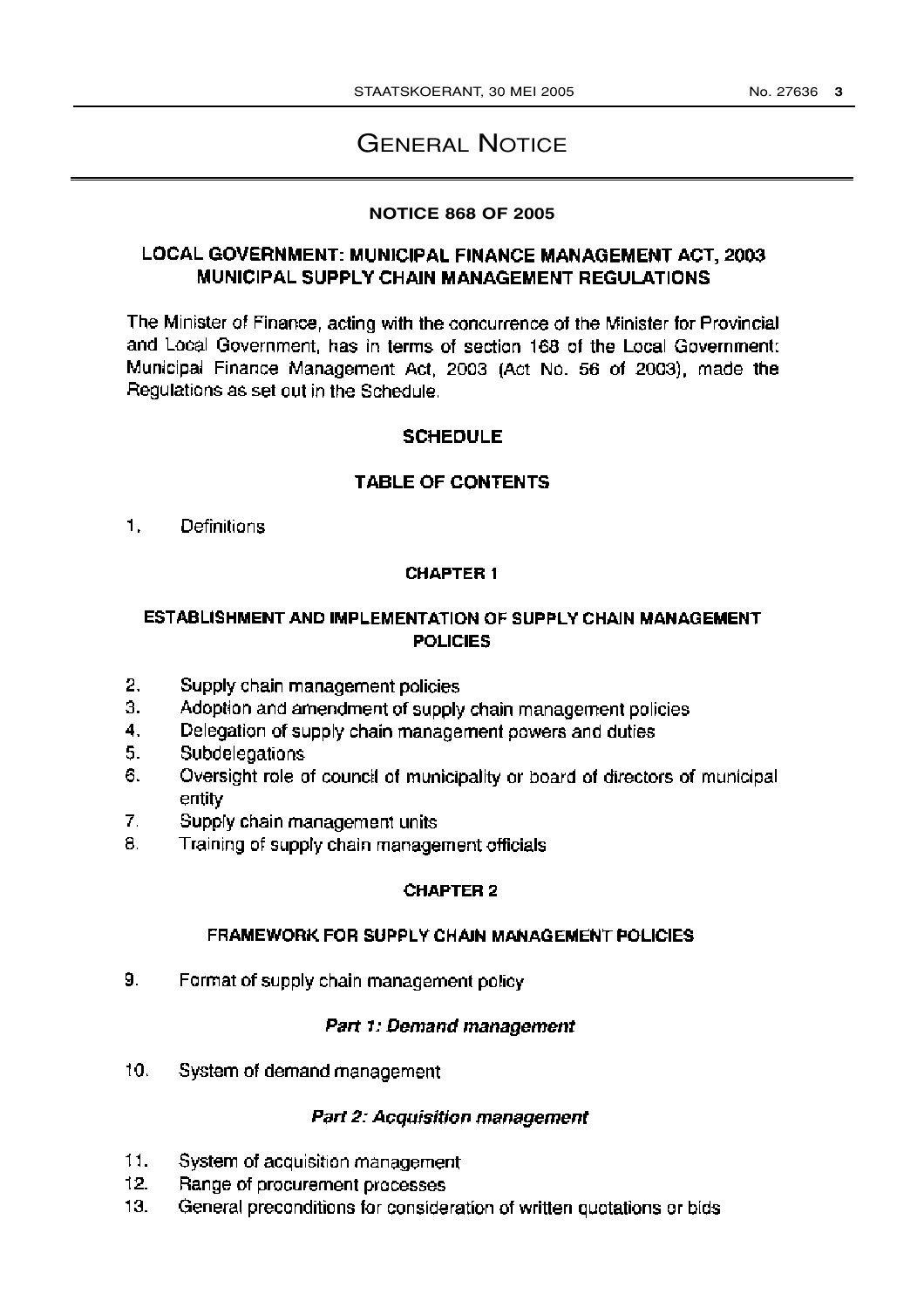- $14.$ Lists of accredited prospective providers
- $15.$ Petty cash purchases
- Written or verbal quotations  $16.$
- 17. Formal written price quotations
- 18. Procedures for procuring goods or services through written or verbal quotations and formal written price quotations
- 19. Competitive bids
- 20. Process for competitive bidding
- $21.$ Bid documentation for competitive bids
- $22.$ Public invitation for competitive bids
- 23. Procedure for handling, opening and recording of bids
- 24. Negotiations with preferred bidders
- 25. Two-stage bidding process
- 26. Committee system for competitive bids
- **Bid specification committees** 27.
- Bid evaluation committees 28.
- 29. **Bid adjudication committees**
- 30. Procurement of banking services
- $31.$ Procurement of IT related goods or services
- 32. Procurement of goods and services under contracts secured by other organs of state
- 33. Procurement of goods necessitating special safety arrangements
- 34. Proudly SA Campaign
- 35. Appointment of consultants
- 36. Deviation from, and ratification of minor breaches of, procurement processes
- 37. Unsolicited bids
- 38. Combating of abuse of supply chain management system

#### Part 3: Logistics, Disposal, Risk and Performance Management

- 39. Logistics management
- 40. Disposal management
- 41. Risk management
- 42. Performance management

#### Part 4: Other matters

- 43. Prohibition on awards to persons whose tax matters are not in order
- Prohibition on awards to persons in the service of the state 44.
- 45. Awards to close family members of persons in the service of the state
- 46. Ethical standards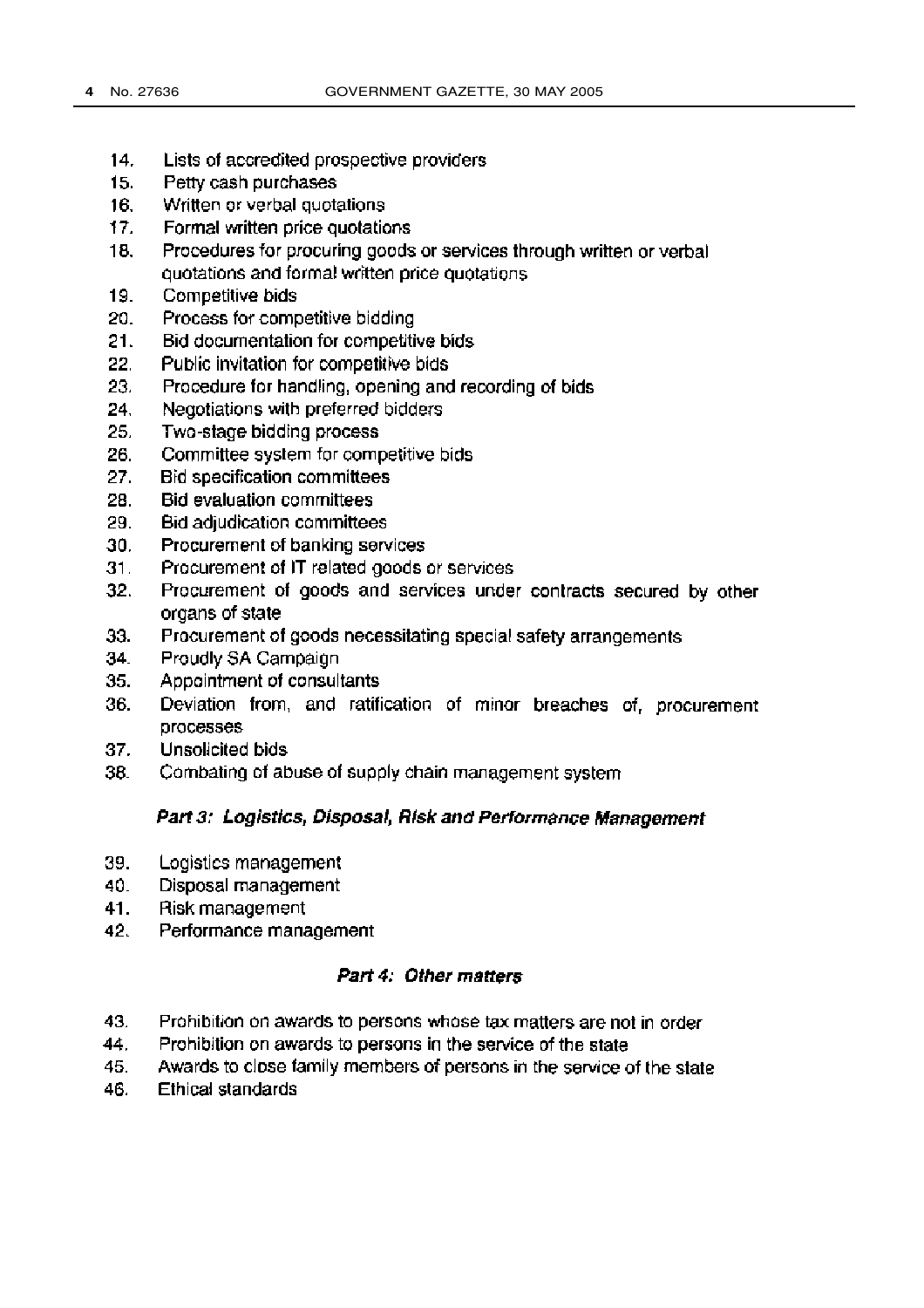- 47. Inducements, rewards, gifts and favours to municipalities, municipal entities, officials and other role players
- Sponsorships 48.
- 49. Objections and complaints
- 50. Resolution of disputes, objections, complaints and queries
- Contracts providing for compensation based on turnover 51.
- $52.$ Commencement

#### **Definitions**

 $\mathbf{1}$ . In these Regulations, unless the context otherwise indicates, a word or expression to which a meaning has been assigned in the Act has the same meaning as in the Act, and -

"competitive bidding process" means a competitive bidding process referred to in regulation  $12(1)(d)$ ;

"competitive bid" means a bid in terms of a competitive bidding process;

"final award", in relation to bids or quotations submitted for a contract, means the final decision on which bid or quote to accept;

"formal written price quotation" means quotations referred to in regulation  $12(1)(c)$ ;

"in the service of the state" means to be  $-$ 

- $(a)$ a member of  $$ 
	- any municipal council;  $(i)$
	- any provincial legislature; or (ii)
	- the National Assembly or the National Council of Provinces; (iii)
- a member of the board of directors of any municipal entity;  $(b)$
- an official of any municipality or municipal entity;  $(c)$
- $(d)$ an employee of any national or provincial department, national or provincial public entity or constitutional institution within the meaning of the Public Finance Management Act, 1999 (Act No.1 of 1999);
- a member of the accounting authority of any national or provincial public  $(e)$ entity; or
- an employee of Parliament or a provincial legislature;  $(f)$

"long term contract" means a contract with a duration period exceeding one year;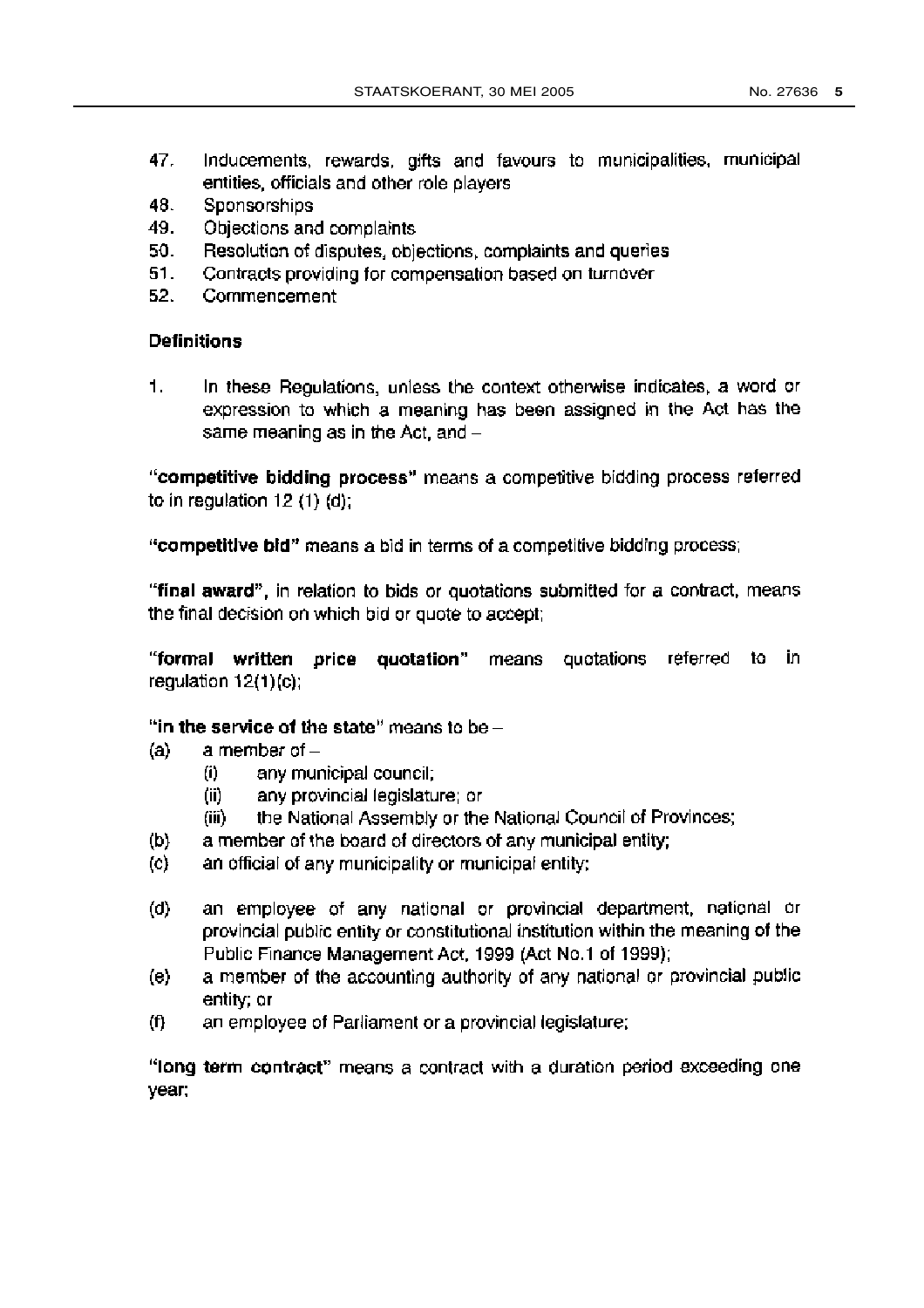"list of accredited prospective providers" means the list of accredited prospective providers which a municipality or municipal entity must keep in terms of regulation 14;

"other applicable legislation" means any other legislation applicable to municipal supply chain management, including-

- the Preferential Procurement Policy Framework Act, 2000 (Act No. 5 of  $(a)$ 2000):
- the Broad-Based Black Economic Empowerment Act, 2003 (Act No. 53 of  $(b)$ 2003); and
- the Construction Industry Development Board Act, 2000 (Act No. 38 of (c) 2000):

"Treasury quidelines" means any quidelines on supply chain management issued by the Minister in terms of section 168 of the Act;

"the Act" means the Local Government: Municipal Finance Management Act. 2003 (Act No. 56 of 2003);

"written or verbal quotations" means quotations referred to in regulation  $12(1)(b)$ .

#### **CHAPTER 1**

# ESTABLISHMENT AND IMPLEMENTATION OF SUPPLY CHAIN **MANAGEMENT POLICIES**

#### Supply chain management policies

- Each municipality and each municipal entity must in terms of  $2.$  $(1)$ section 111 of the Act have and implement a supply chain management policy that  $$ 
	- gives effect to  $(a)$ 
		- section 217 of the Constitution; and  $(i)$
		- $(ii)$ Part 1 of Chapter 11 and other applicable provisions of the Act:
	- $(b)$ is fair, equitable, transparent, competitive and cost effective;
	- complies with  $(c)$ 
		- the regulatory framework prescribed in Chapter 2 of  $(i)$ these Regulations; and
		- any minimum norms and standards that may be  $(ii)$ prescribed in terms of section 168 of the Act:
	- is consistent with other applicable legislation; (d)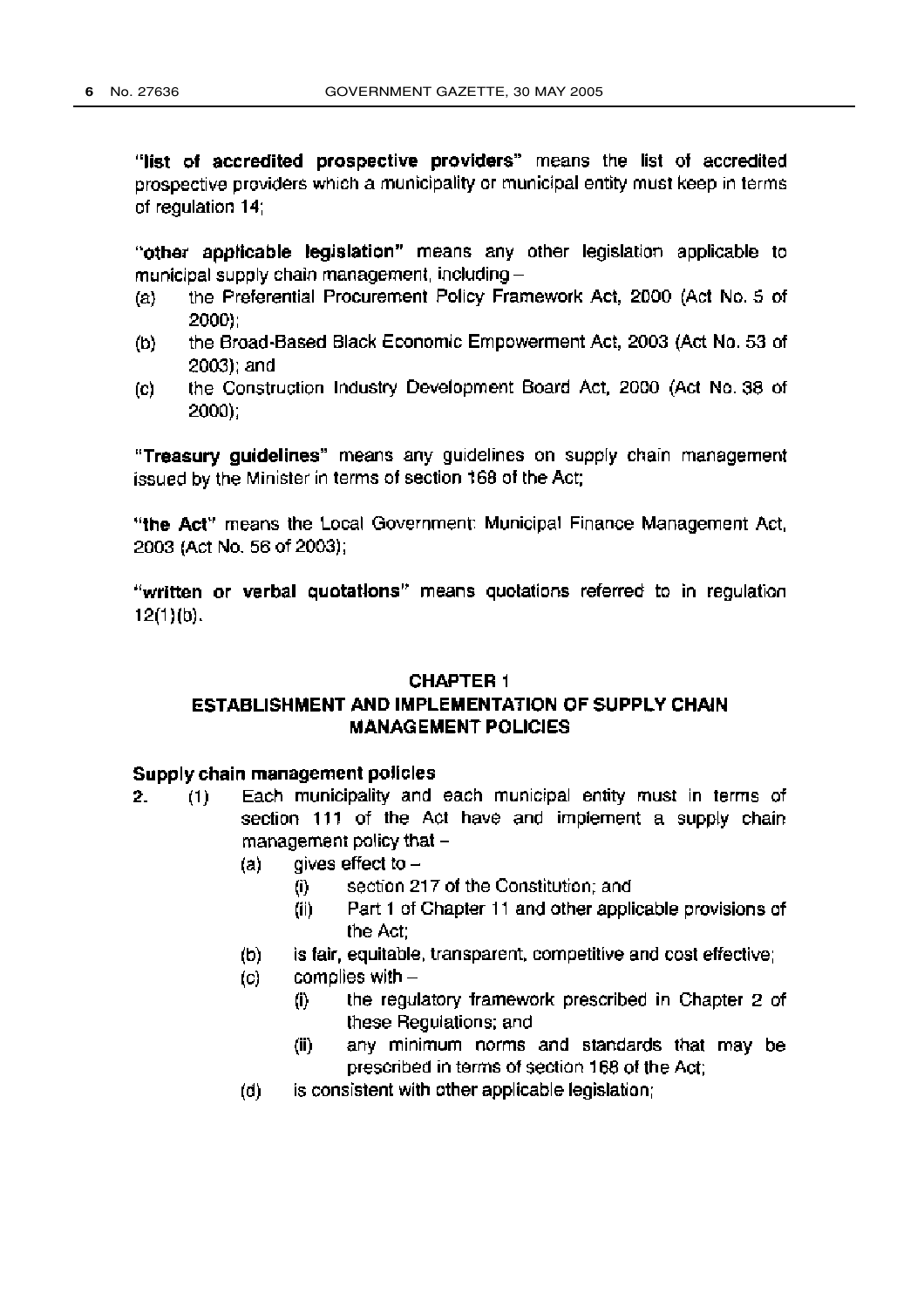- (e) does not undermine the objective for uniformity in supply chain management systems between organs of state in all spheres; and
- is consistent with national economic policy concerning the (f) promotion of investments and doing business with the public sector.
- $(2)$ The supply chain management policy of a municipal entity must, in addition to complying with subregulation (1), and to the extent determined by the parent municipality, also be consistent with the supply chain management policy of the parent municipality. If the supply chain management policy of an entity is not consistent with the supply chain management policy of its parent municipality, the council of the parent municipality must take appropriate steps to ensure consistency.
- No municipality or municipal entity may act otherwise than in  $(3)$ accordance with its supply chain management policy when -
	- $(a)$ procuring goods or services;
	- $(b)$ disposing of goods no longer needed;
	- selecting contractors to provide assistance in the provision of  $\mathbf{(c)}$ municipal services otherwise than in circumstances where Chapter 8 of the Municipal Systems Act applies; or
	- in the case of a municipality, selecting external mechanisms  $(d)$ referred to in section 80 (1) (b) of the Municipal Systems Act for the provision of municipal services in circumstances contemplated in section 83 of that Act.
- $(4)$ Subregulations (1), (2) and (3) do not apply in the circumstances described in section 110(2) of the Act except where specifically provided otherwise in these Regulations.

# Adoption and amendment of supply chain management policies

- The accounting officer of a municipality or municipal entity must  $(1)$ 3.
	- promptly prepare and submit a draft supply chain  $(a)$ management policy complying with regulation 2 to the council of the municipality or the board of directors of the municipal entity for adoption;
	- at least annually review the implementation of the policy; and (b)
	- when the accounting officer considers it necessary, submit  $(c)$ proposals for the amendment of the policy to the council or the board of directors.
	- The accounting officer may for purposes of subregulation  $(2)$ (a) (1)(a) make use of any Treasury guidelines determining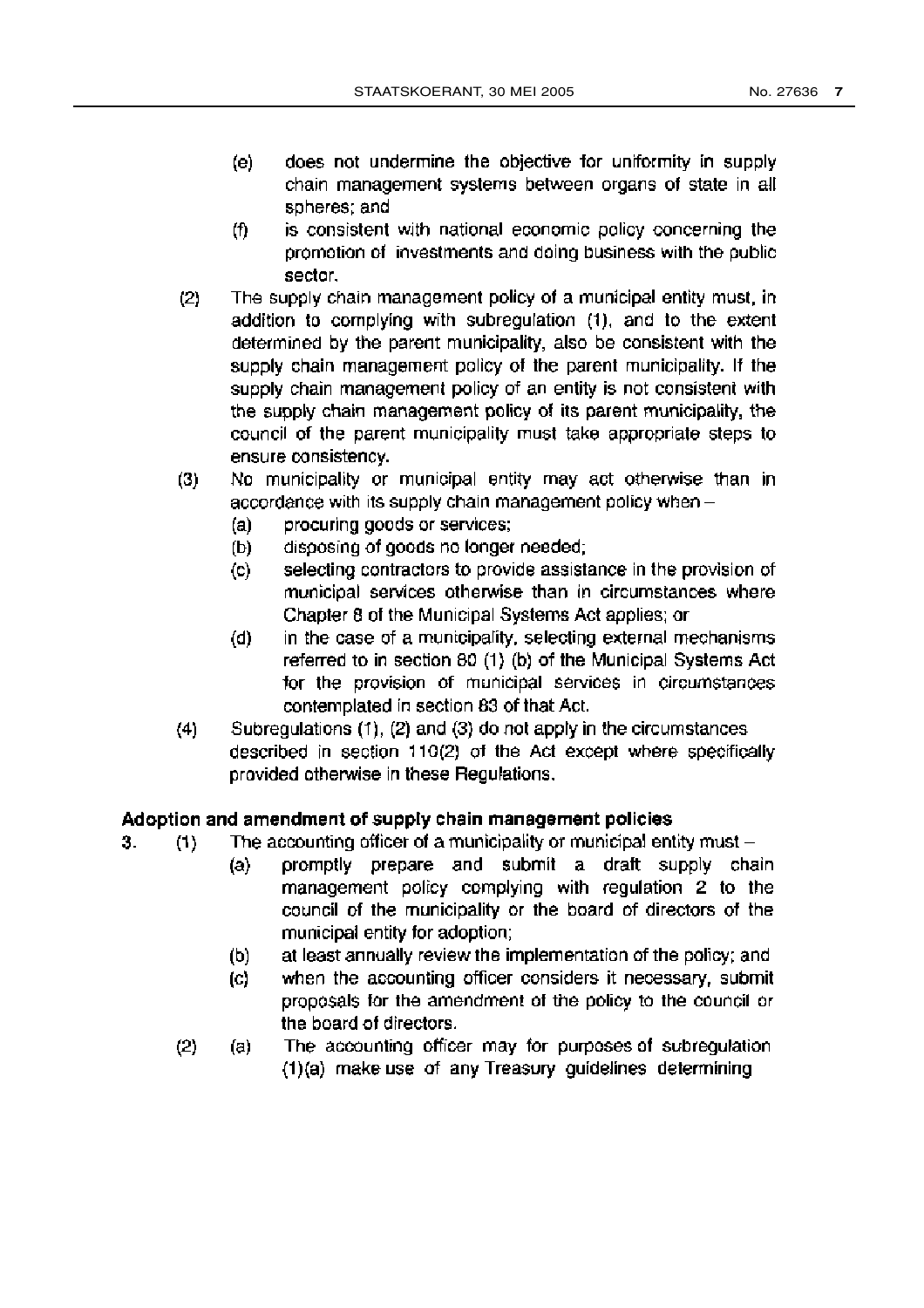standards for municipal supply chain management policies, and submit to the council or board of directors that quideline standard, or any modified version thereof, as a draft policy.

- If the accounting officer submits a draft policy to the council (b) or board of directors that differs from the quideline standard. the accounting officer must ensure that such draft policy complies with regulation 2.
- The accounting officer must report any deviation from the  $(c)$ guideline standard to the National Treasury and the relevant provincial treasury.
- When preparing or amending its supply chain management policy,  $(3)$ a municipality or municipal entity must take account of the need for uniformity in supply chain practices, procedures and forms between organs of state in all spheres, particularly to promote accessibility of supply chain management systems for small businesses.
- The accounting officer of a municipality must in terms of section  $(4)$  $62(1)(f)(iv)$  of the Act, and the accounting officer of a municipal entity must in terms of section 99(2)(h) of the Act, take all reasonable steps to ensure that the municipality or municipal entity has and implements a supply chain management policy as set out in regulation 2.

#### Delegation of supply chain management powers and duties

- The council of a municipality and the board of directors of a 4.  $(1)$ municipal entity must delegate such additional powers and duties to the accounting officer so as to enable the accounting officer -
	- (a) to discharge the supply chain management responsibilities conferred on accounting officers in terms of  $-$ 
		- Chapter 8 or 10 of the Act; and (i)
		- $(ii)$ the supply chain management policy of the municipality or municipal entity;
	- to maximise administrative and operational efficiency in the (b) implementation of the supply chain management policy;
	- to enforce reasonable cost-effective measures for the  $(c)$ prevention of fraud, corruption, favouritism and unfair and irregular practices in the implementation of the supply chain management policy; and
	- to comply with his or her responsibilities in terms of section (d) 115 and other applicable provisions of the Act.
	- Sections 79 and 106 of the Act apply to the subdelegation of  $(2)$ powers and duties delegated to an accounting officer in terms of subregulation (1).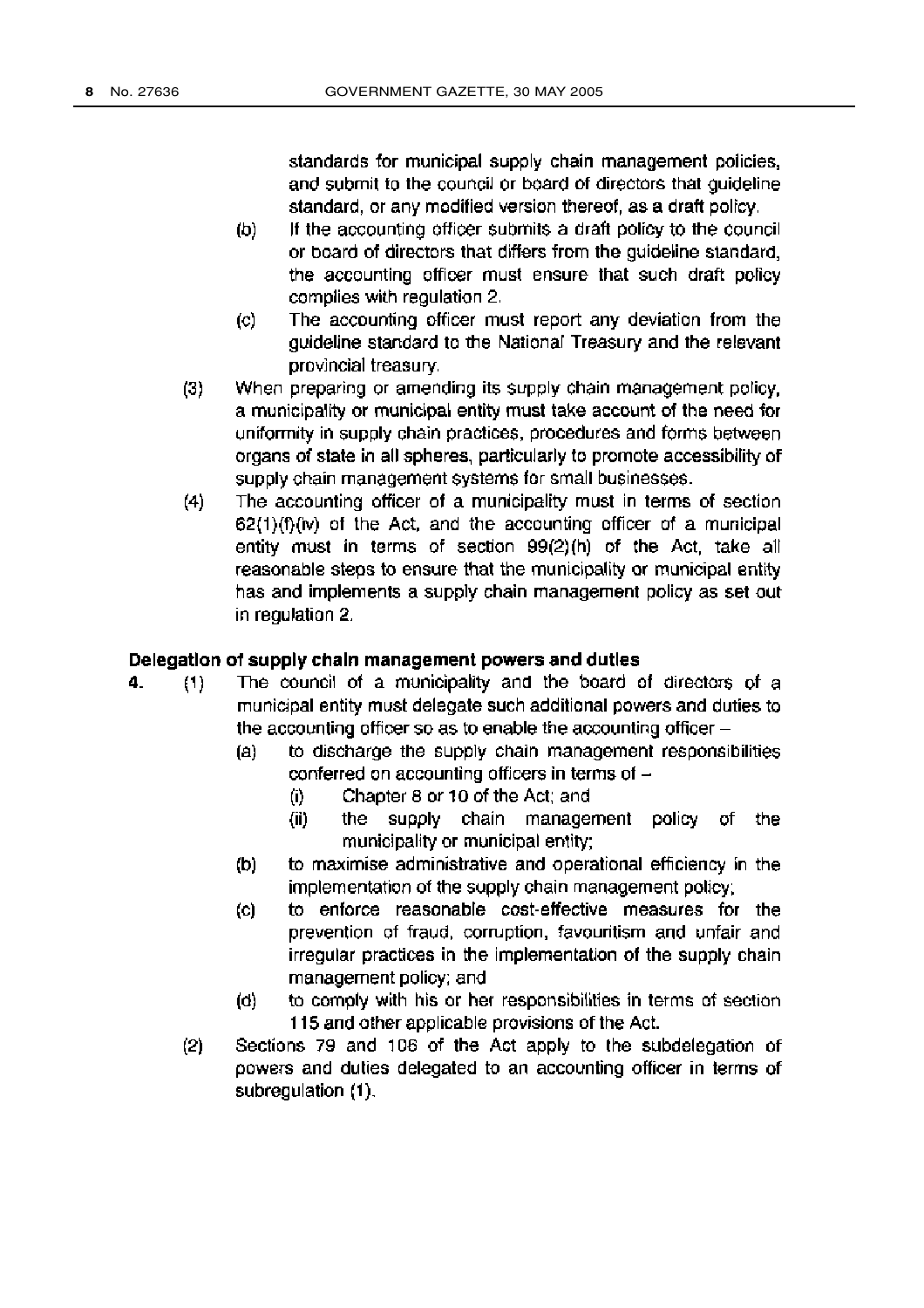- No municipal council, board of directors of a municipal entity or  $(3)$ accounting officer may delegate or subdelegate any supply chain management powers or duties
	- in the case of a municipality  $(a)$ 
		- to a person who is not an official of the municipality; or (i)
		- to a committee which is not exclusively composed of  $(ii)$ officials of the municipality; or
	- (b) in the case of a municipal entity  $$ 
		- to a person who is not an official of the municipal  $\mathbf{u}$ entity: or
		- to a committee which is not exclusively composed of (ii) officials of the municipal entity.
- $(4)$ This regulation may not be read as permitting an official to whom the power to make final awards has been delegated, to make a final award in a competitive bidding process otherwise than through the committee system provided for in regulation 26.

# **Subdelegations**

- 5.  $(1)$ An accounting officer may in terms of section 79 or 106 of the Act subdelegate any supply chain management powers and duties, including those delegated to the accounting officer in terms of regulation 4(1), but any such subdelegation must be consistent with subregulation (2) and regulation 4.
	- The power to make a final award  $(2)$ 
		- above R10 million (VAT included) may not be subdelegated  $(a)$ by an accounting officer;
		- above R2 million (VAT included), but not exceeding  $(b)$ R10 million (VAT included), may be subdelegated but only  $to -$ 
			- (i) the chief financial officer;
			- $(ii)$ a senior manager; or
			- a bid adjudication committee of which the chief (iii) financial officer or a senior manager is a member; or
		- exceeding R2 million (VAT included)  $(c)$ not may be subdelegated but only to  $$ 
			- the chief financial officer;  $(1)$
			- (ii) a senior manager:
			- a manager directly accountable to the chief financial (iii) officer or a senior manager; or
			- (iv) a bid adjudication committee.
	- An official or bid adjudication committee to which the power to make  $(3)$ final awards has been subdelegated in accordance with subregulation (2) must within five days of the end of each month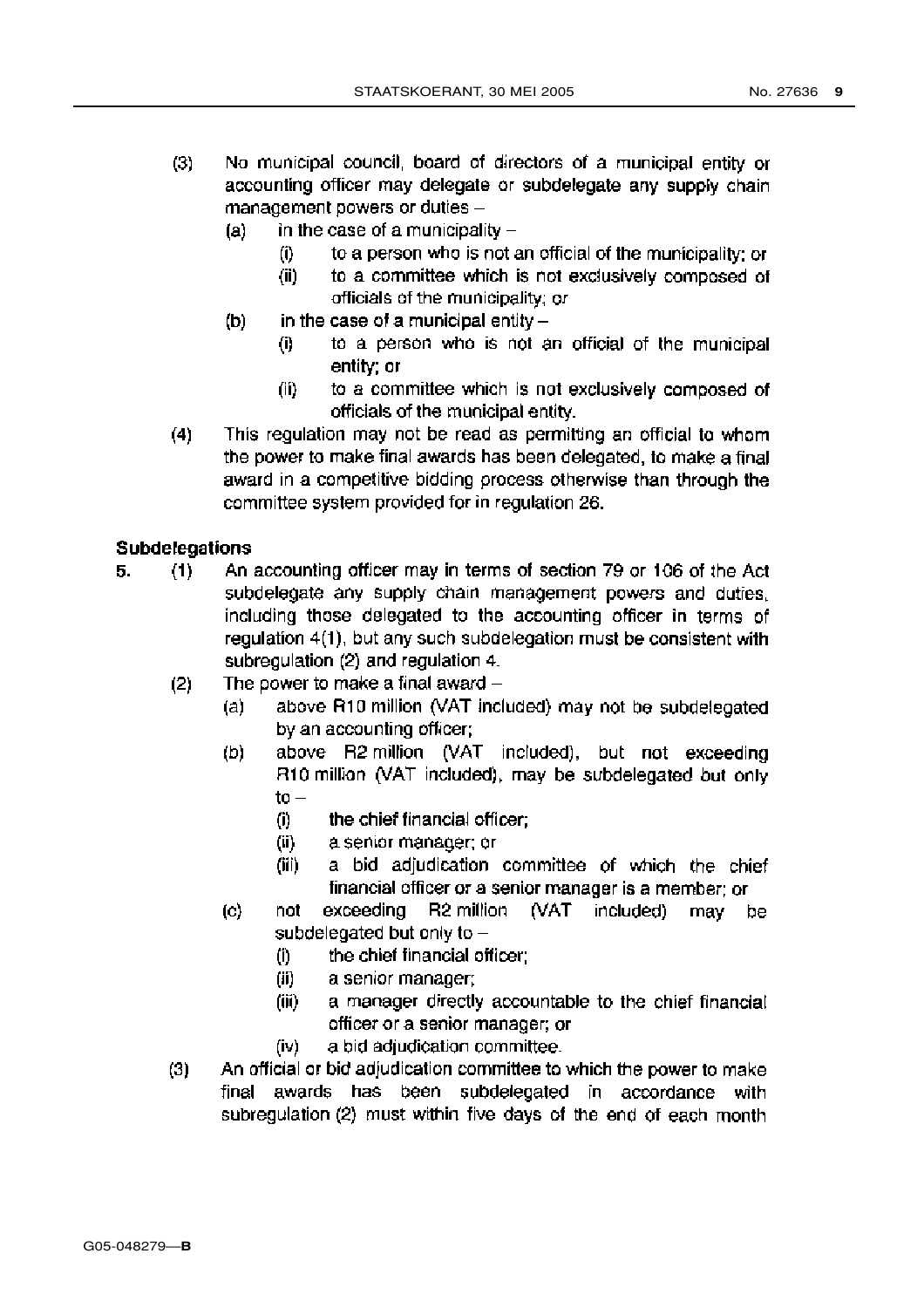submit to the official referred to in subsection (4) a written report containing particulars of each final award made by such official or committee during that month, including -

- the amount of the award:  $(a)$
- (b) the name of the person to whom the award was made; and
- the reason why the award was made to that person. (c)
- A written report referred to in subregulation (3) must be submitted - $(4)$ 
	- to the accounting officer, in the case of an award by  $-$ (a)
		- the chief financial officer:  $(i)$
		- $(ii)$ a senior manager; or
		- a bid adjudication committee of which the chief (iii) financial officer or a senior manager is a member; or
	- to the chief financial officer or the senior manager  $(b)$ responsible for the relevant bid, in the case of an award by  $$ 
		- a manager referred to in subregulation (2)(c)(iii); or (i)
		- a bid adjudication committee of which the chief  $(ii)$ financial officer or a senior manager is not a member.
- Subregulations (3) and (4) do not apply to procurements out of petty  $(5)$ cash.
- This regulation may not be interpreted as permitting an official to  $(6)$ whom the power to make final awards has been subdelegated, to make a final award in a competitive bidding process otherwise than through the committee system provided for in regulation 26.
- $(7)$ No decision-making in terms of any supply chain management powers and duties may be delegated to an advisor or consultant.

# Oversight role of council of municipality or board of directors of municipal entity

The council of a municipality and the board of directors of a 6.  $(1)$ municipal entity must maintain oversight over the implementation of its supply chain management policy.

 $(a)$ 

- $(2)$ For the purposes of such oversight the accounting officer must  $$ 
	- in the case of a municipality, within 30 days of the end  $\langle i \rangle$ of each financial year, submit a report on the implementation of the supply chain management policy of the municipality and of any municipal entity under its sole or shared control, to the council of the municipality:
		- in the case of a municipal entity, within 20 days of the  $(ii)$ end of each financial year, submit a report on the implementation of the municipal entity's supply chain management policy to the board of directors, who must then submit the report to the accounting officer of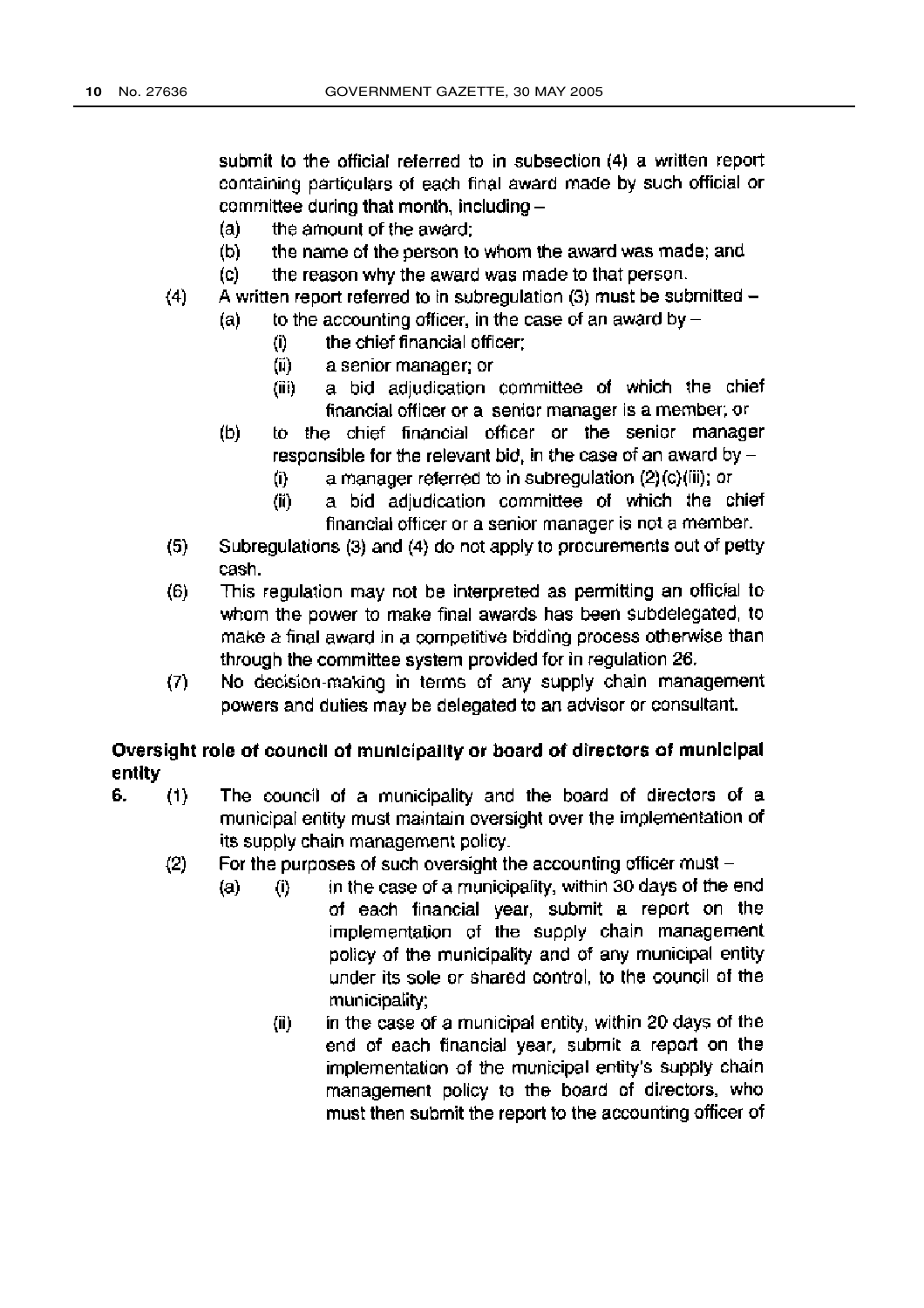the parent municipality for submission to the council in terms of subparagraph (i); and

- $(iii)$ whenever there are serious and material problems in the implementation of the supply chain management policy, immediately submit a report to the council of the municipality or in the case of a municipal entity, to the board of directors, who must then submit the report to the accounting officer of the parent municipality for submission to the council.
- The accounting officer must, within 10 days of the end of each  $(3)$ quarter, submit a report on the implementation of the supply chain management policy to the mayor of the municipality or the board of directors of the municipal entity, as the case may be.
- The reports of a municipality must be made public in accordance  $(4)$ with section 21A of the Municipal Systems Act. The reports of a municipal entity must be made public in a similar way.

#### Supply chain management units

- 7.  $(1)$ Each municipality and each municipal entity must establish a supply chain management unit to implement its supply chain management policy.
	- $(2)$ A parent municipality and a municipal entity under its sole or shared control may establish a joint supply chain management unit to implement their respective supply chain management policies.
	- A supply chain management unit must, where possible, operate  $(3)$ under the direct supervision of the chief financial officer or an official to whom this duty has been delegated in terms of section 82 of the Act.

#### Training of supply chain management officials

The training of officials involved in implementing a supply chain 8. management policy should be in accordance with any Treasury guidelines on supply chain management training.

#### **CHAPTER 2**

#### **FRAMEWORK FOR SUPPLY CHAIN MANAGEMENT POLICIES**

#### Format of supply chain management policy

- The supply chain management policy of a municipality or municipal entity 9. must describe in sufficient detail
	- the supply chain management system that is to be  $(a)$ implemented by the municipality or municipal entity; and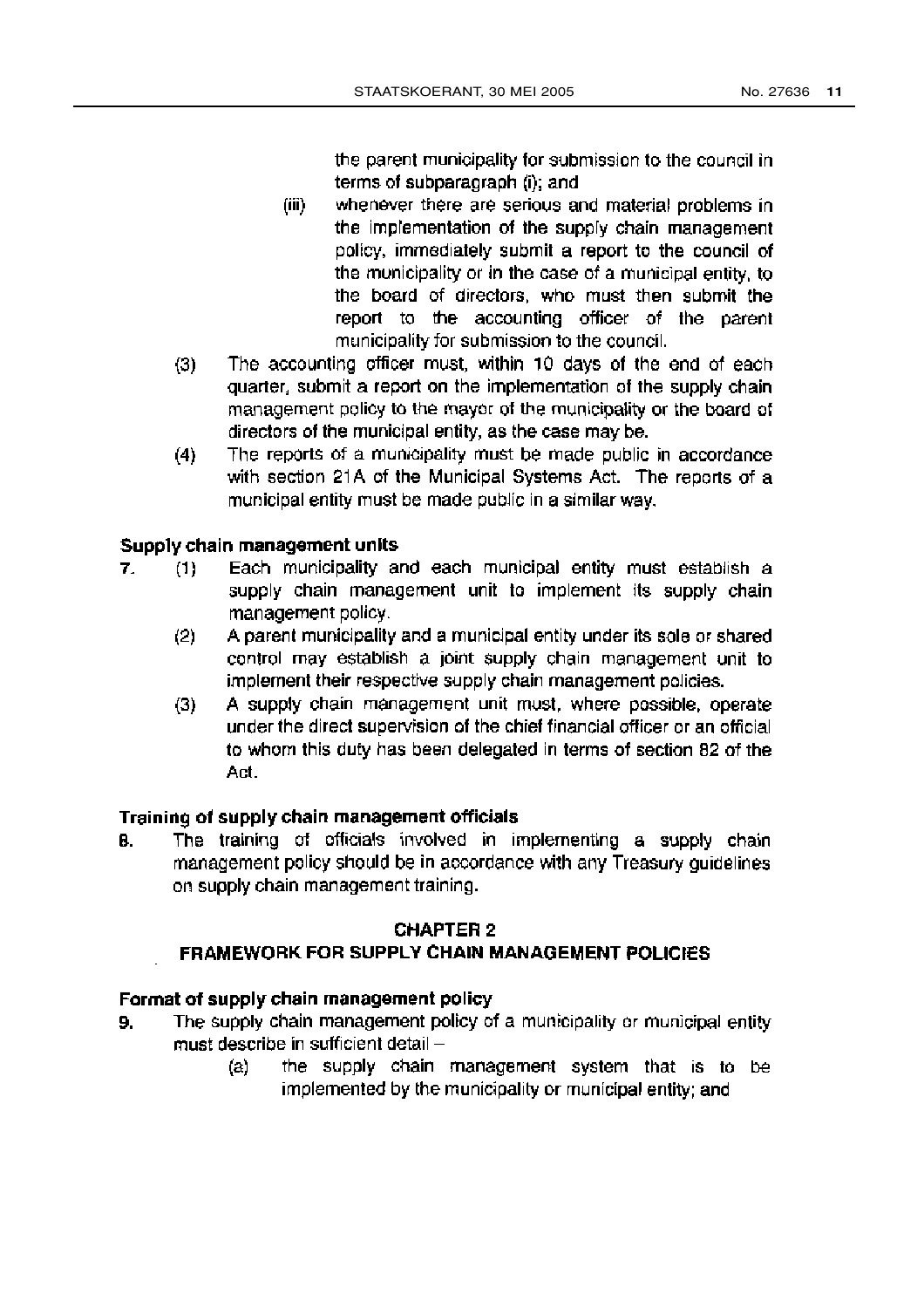- (b) effective systems for  $-$ 
	- $\langle i \rangle$ demand management:
	- (ii) acquisition management:
	- $(iii)$ logistics management:
	- (iv) disposal management:
	- $(v)$ risk management: and
	- $(vi)$ performance management.

#### Part 1: Demand management

# System of demand management

 $10<sub>1</sub>$ A supply chain management policy must provide for an effective system of demand management in order to ensure that the resources required to support the strategic and operational commitments of the municipality or municipal entity are delivered at the correct time, at the right price and at the right location, and that the quantity and quality satisfy the needs of the municipality or municipal entity.

#### Part 2: Acquisition management

# System of acquisition management

- A supply chain management policy must provide for an effective  $11.$  $(1)$ system of acquisition management in order to ensure
	- that goods and services are procured by the municipality or  $(a)$ municipal entity in accordance with authorised processes only:
	- (b) that expenditure on goods and services is incurred in terms of an approved budget in terms of section 15 of the Act;
	- that the threshold values for the different procurement  $\left( \circ \right)$ processes are complied with;
	- $(d)$ that bid documentation, evaluation and adjudication criteria, and general conditions of a contract, are in accordance with any applicable legislation; and
	- $(e)$ that any Treasury guidelines on acquisition management are properly taken into account.
	- A supply chain management policy, except where provided  $(2)$ otherwise in these Regulations, does not apply in respect of the procurement of goods and services contemplated in section 110(2) of the Act, including  $$ 
		- water from the Department of Water Affairs or a public entity,  $(a)$ another municipality or a municipal entity; and
		- (b) electricity from Eskom or another public entity, another municipality or a municipal entity.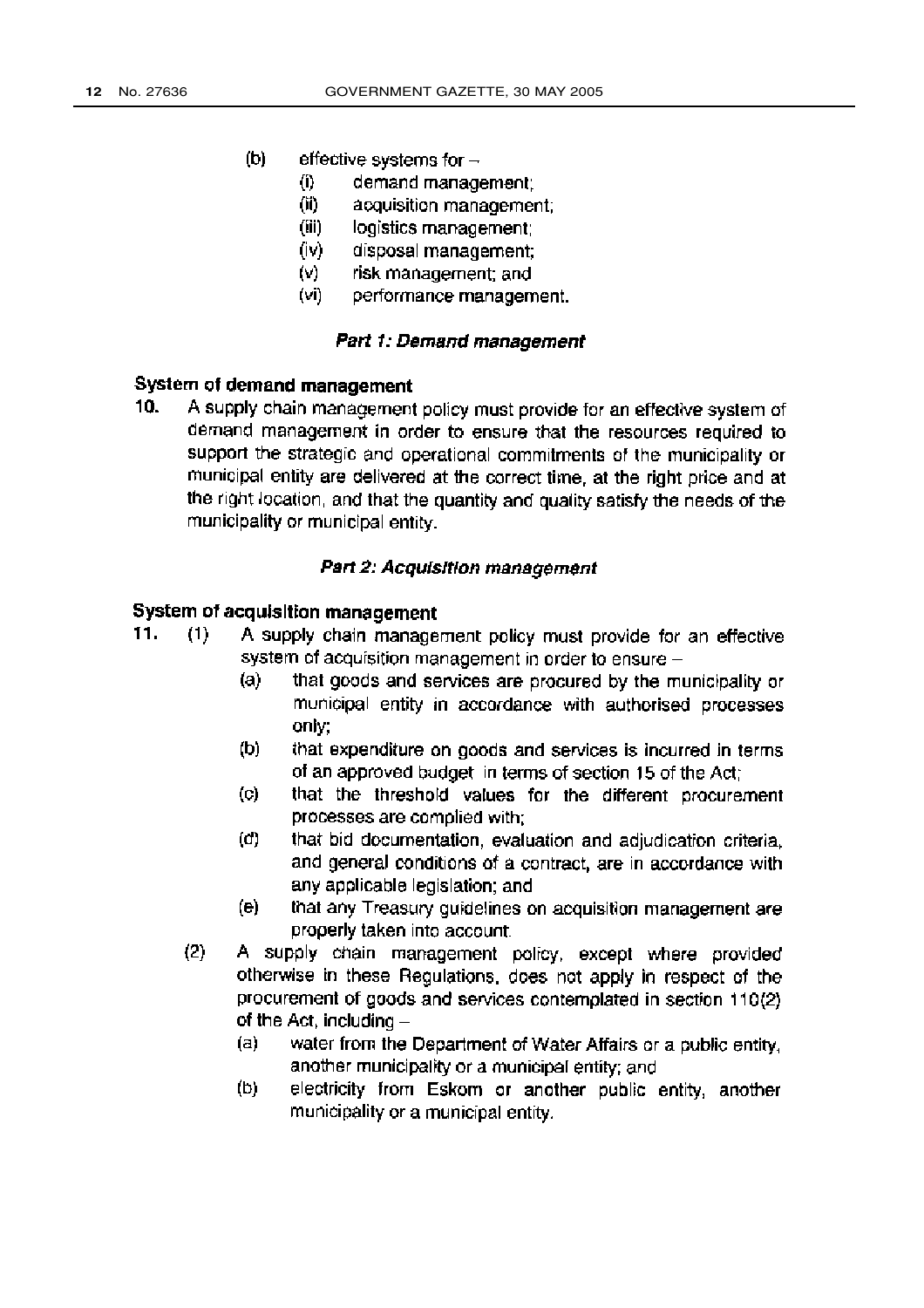- A municipality or municipal entity procuring goods or services  $(3)$ contemplated in section 110(2) of the Act must make public the fact that it procures such goods or services otherwise than through its supply chain management system, including
	- the kind of goods or services; and  $(a)$
	- $(b)$ the name of the supplier.

#### Range of procurement processes

- A supply chain management policy must, subject to regulation  $12.$  $(1)$ 11(2), provide for the procurement of goods and services by way  $of$ 
	- petty cash purchases, up to a transaction value of R2 000  $(a)$ (VAT included);
	- $(b)$ written or verbal quotations for procurements of a transaction value over R2 000 up to R10 000 (VAT included):
	- $(c)$ formal written price quotations for procurements of a transaction value over R10.000 up to R200.000 (VAT included); and
	- $(d)$ a competitive bidding process for
		- procurements above a transaction value of R200 000 (i) (VAT included); and
			- the procurement of long term contracts.  $(ii)$
	- $(2)$ A supply chain management policy may allow the accounting officer
		- to lower, but not to increase, the different threshold values  $(a)$ specified in subregulation (1); or
		- to direct that  $(b)$ 
			- written or verbal quotations be obtained for any  $(i)$ specific procurement of a transaction value lower than R2 000:
			- $(ii)$ formal written price quotations be obtained for any specific procurement of a transaction value lower than R10 000; or
			- a competitive bidding process be followed for any  $(iii)$ specific procurement of a transaction value lower than R200 000.
	- A supply chain management policy must state- $(3)$ 
		- that goods or services may not deliberately be split into parts  $(a)$ or items of a lesser value merely to avoid complying with the requirements of the policy; and
		- that when determining transaction values, a requirement for  $(b)$ goods or services consisting of different parts or items must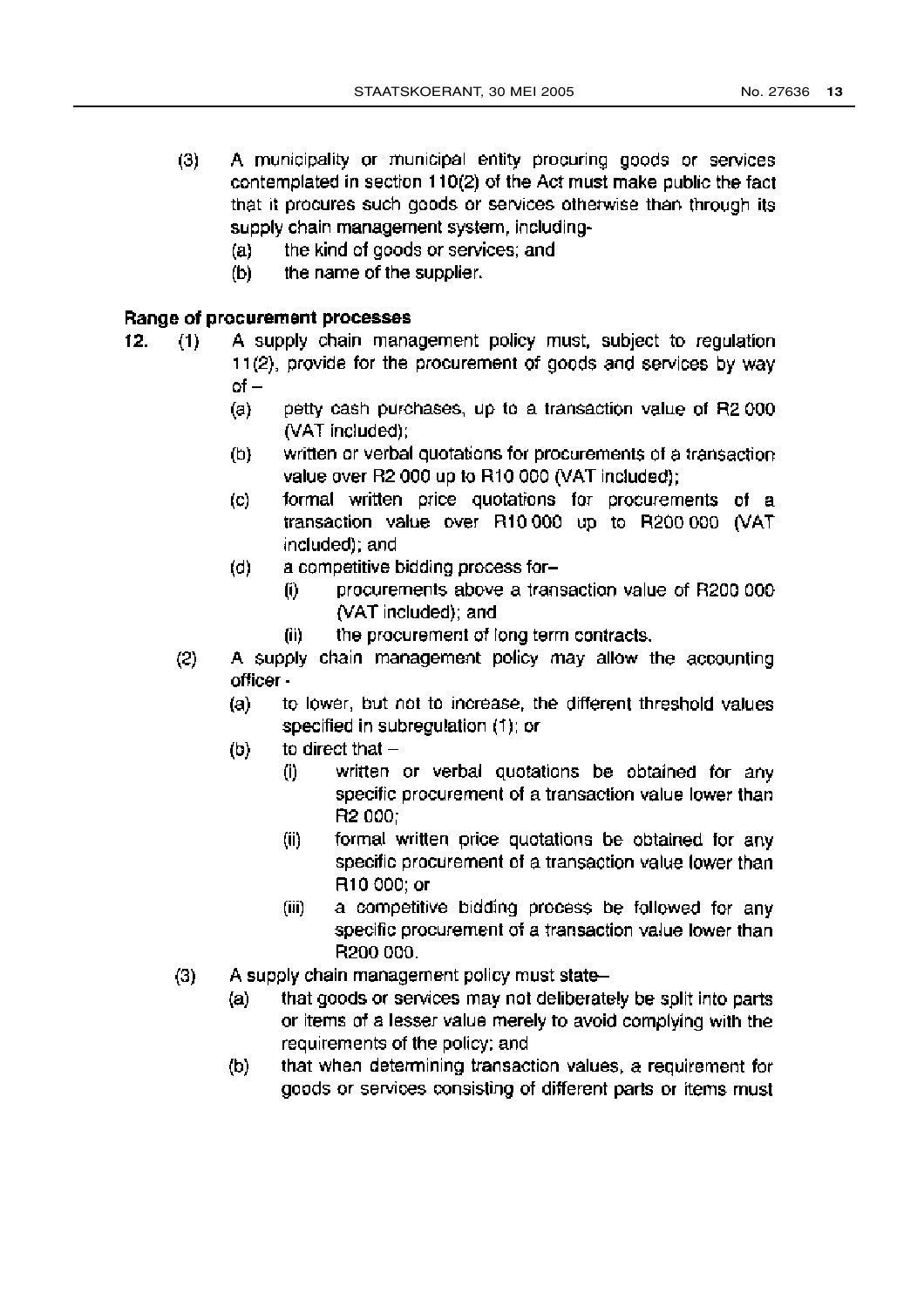as far as possible be treated and dealt with as a single transaction.

# General preconditions for consideration of written quotations or bids

- 13. A supply chain management policy must state that the municipality or municipal entity may not consider a written quotation or bid unless the provider who submitted the quotation or bid -
	- $(a)$ has furnished the municipality or municipal entity with that  $orovider's -$ 
		- $(i)$ full name:
		- (ii) identification number or company or other registration number: and
		- (iii) tax reference number and VAT registration number, if anv;
	- $(b)$ has authorised the municipality or municipal entity to obtain a tax clearance from the South African Revenue Services that the provider's tax matters are in order; and
	- $(c)$ has indicated  $-$ 
		- $\bf{0}$ whether he or she is in the service of the state, or has been in the service of the state in the previous twelve months:
		- if the provider is not a natural person, whether any of  $(ii)$ its directors, managers, principal shareholders or stakeholder is in the service of the state, or has been in the service of the state in the previous twelve months ; or
		- $(iii)$ whether a spouse, child or parent of the provider or of a director, manager, shareholder or stakeholder referred to in subparagraph (ii) is in the service of the state, or has been in the service of the state in the previous twelve months.

# Lists of accredited prospective providers

- 14.  $(1)$ A supply chain management policy must -
	- $(a)$ instruct the accounting officer
		- to keep a list of accredited prospective providers of  $(i)$ goods and services that must be used for the procurement requirements of the municipality or municipal entity through written or verbal quotations and formal written price quotations; and
		- $(ii)$ at least once a year through newspapers commonly circulating locally, the website of the municipality or municipal entity and any other appropriate ways, to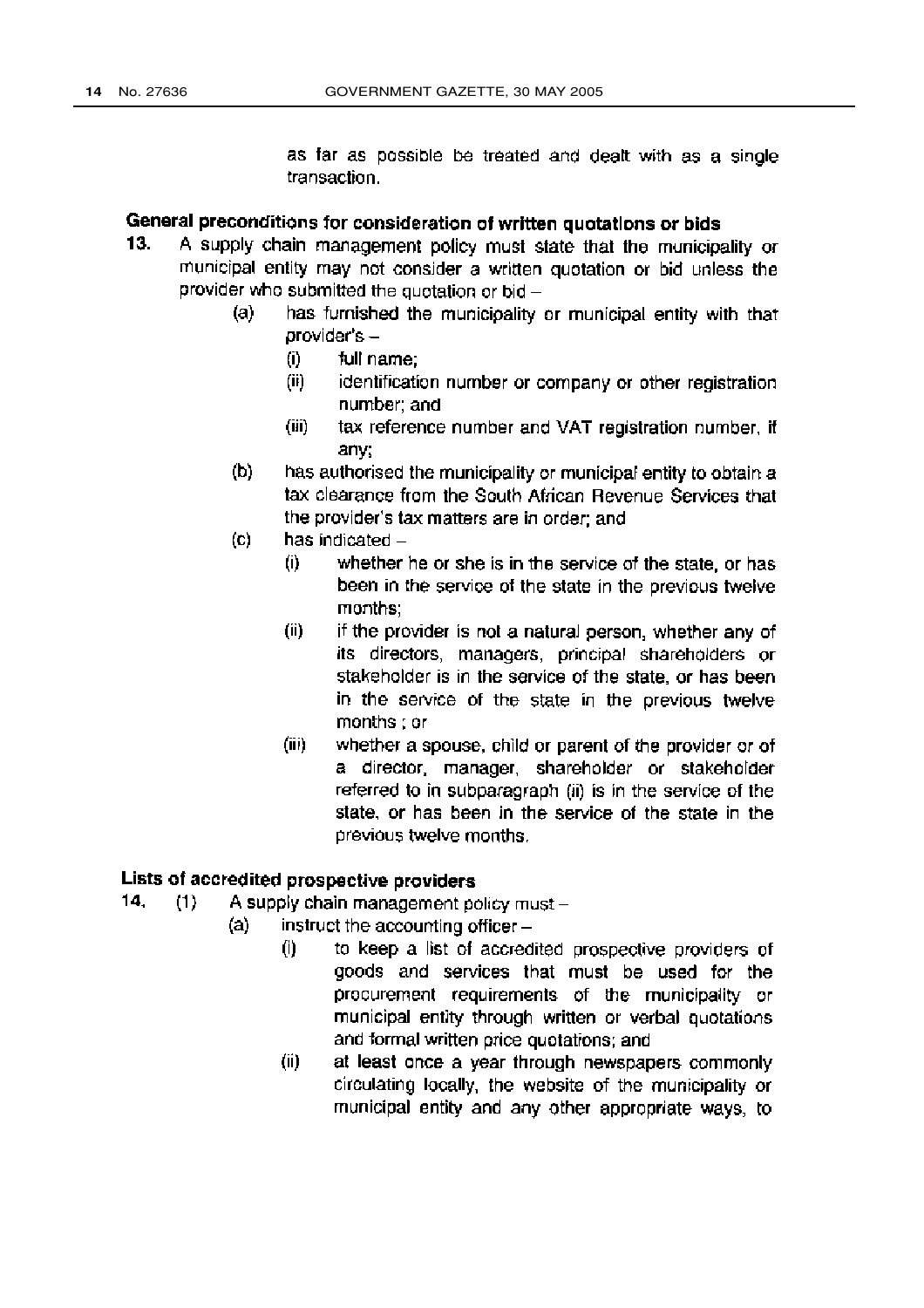invite prospective providers of goods or services to apply for evaluation and listing as accredited prospective providers:

- $(b)$ specify the listing criteria for accredited prospective providers; and
- $(c)$ disallow the listing of any prospective provider whose name appears on the National Treasury's database as a person prohibited from doing business with the public sector.
- The list must be updated at least quarterly to include any additional  $(2)$ prospective providers and any new commodities or types of services. Prospective providers must be allowed to submit applications for listing at any time.
- $(3)$ The list must be compiled per commodity and per type of service.

# Petty cash purchases

- A supply chain management policy must stipulate the conditions for the  $15.$ procurement of goods by means of petty cash purchases referred to inregulation 12  $(1)(a)$ , which must include conditions
	- determining the terms on which a manager may delegate  $(a)$ responsibility for petty cash to an official reporting to the manager:
	- limiting the number of petty cash purchases or the maximum  $(b)$ amounts per month for each manager;
	- $(c)$ excluding any types of expenditure from petty cash purchases, where this is considered necessary; and
	- requiring monthly reconciliation reports from each manager  $(d)$ to the chief financial officer, including  $$ 
		- the total amount of petty cash purchases for that  $(i)$ month; and
		- receipts and appropriate documents for each  $(ii)$ purchase.

# Written or verbal quotations

- A supply chain management policy must stipulate the conditions for the 16. procurement of goods or services through written or verbal guotations. which must include conditions stating
	- that quotations must be obtained from at least three different  $(a)$ providers preferably from, but not limited to, providers whose names appear on the list of accredited prospective providers of the municipality or municipal entity, provided that if quotations are obtained from providers who are not listed. such providers must meet the listing criteria in the supply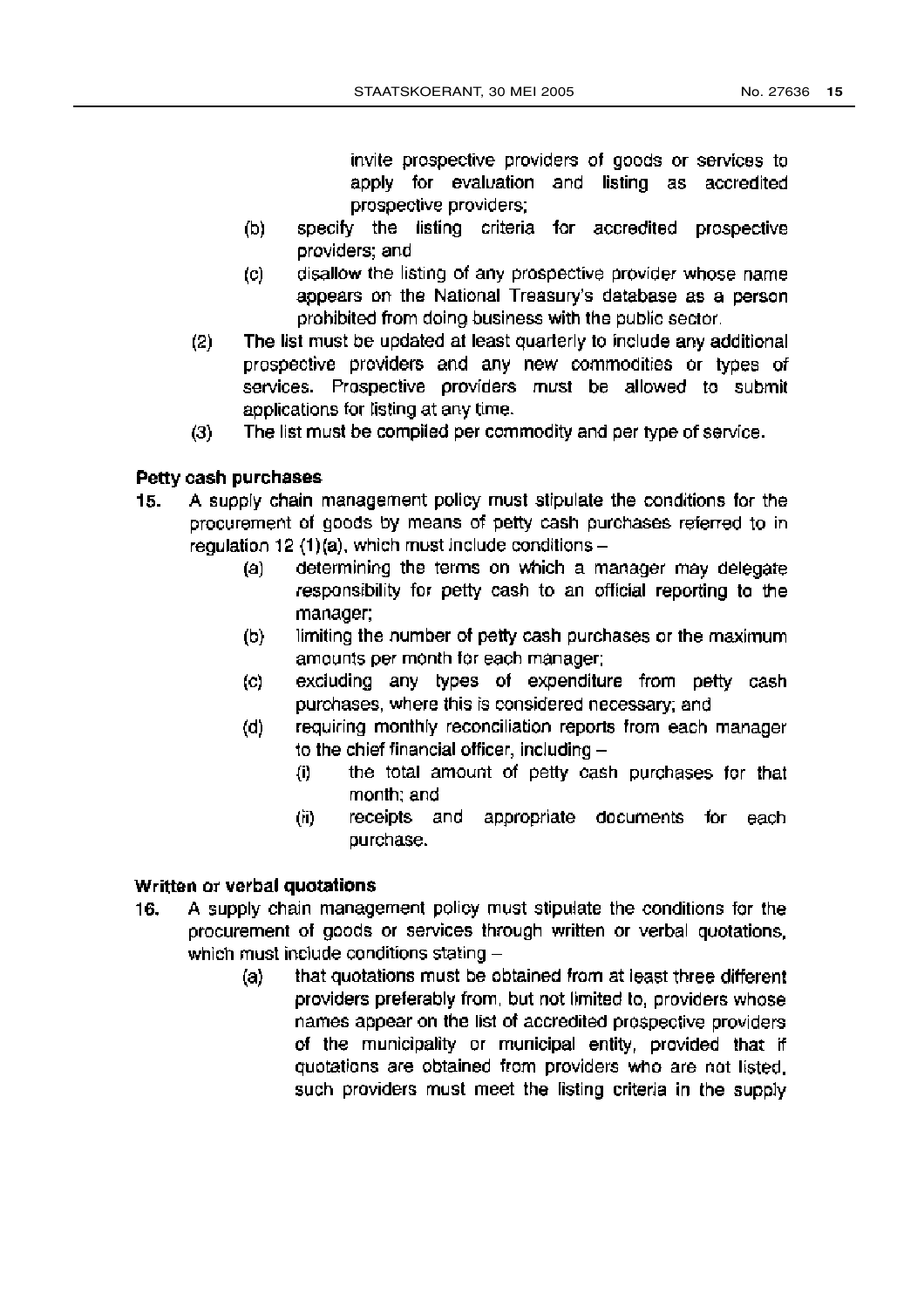chain management policy required by regulation 14(1)(b) and  $(c)$ :

- that, to the extent feasible, providers must be requested to (b) submit such quotations in writing:
- that if it is not possible to obtain at least three quotations, the (c) reasons must be recorded and reported quarterly to the accounting officer or another official designated by the accounting officer:
- that the accounting officer must record the names of the  $(d)$ potential providers requested to provide such quotations with their quoted prices; and
- that if a quotation was submitted verbally, the order may be (e) placed only against written confirmation by the selected provider.

#### Formal written price quotations

- A supply chain management policy must stipulate the conditions for 17.  $(1)$ the procurement of goods or services through formal written price quotations, which must include conditions stating
	- that quotations must be obtained in writing from at least three  $(a)$ different providers whose names appear on the list of accredited prospective providers of the municipality or municipal entity;
	- (b) that quotations may be obtained from providers who are not listed, provided that such providers meet the listing criteria in the supply chain management policy required by regulation  $14(1)(b)$  and  $(c)$ ;
	- that if it is not possible to obtain at least three quotations, the  $(c)$ reasons must be recorded and approved by the chief financial officer or an official designated by the chief financial officer: and
	- that the accounting officer must record the names of the  $(d)$ potential providers and their written quotations; and
	- A designated official referred to in subregulation (1)(c) must within  $(2)$ three days of the end of each month report to the chief financial officer on any approvals given during that month by that official in terms of that subregulation.

### Procedures for procuring goods or services through written or verbal quotations and formal written price quotations

A supply chain management policy must determine the procedure for the 18. procurement of goods or services through written or verbal quotations or formal written price quotations, and must stipulate -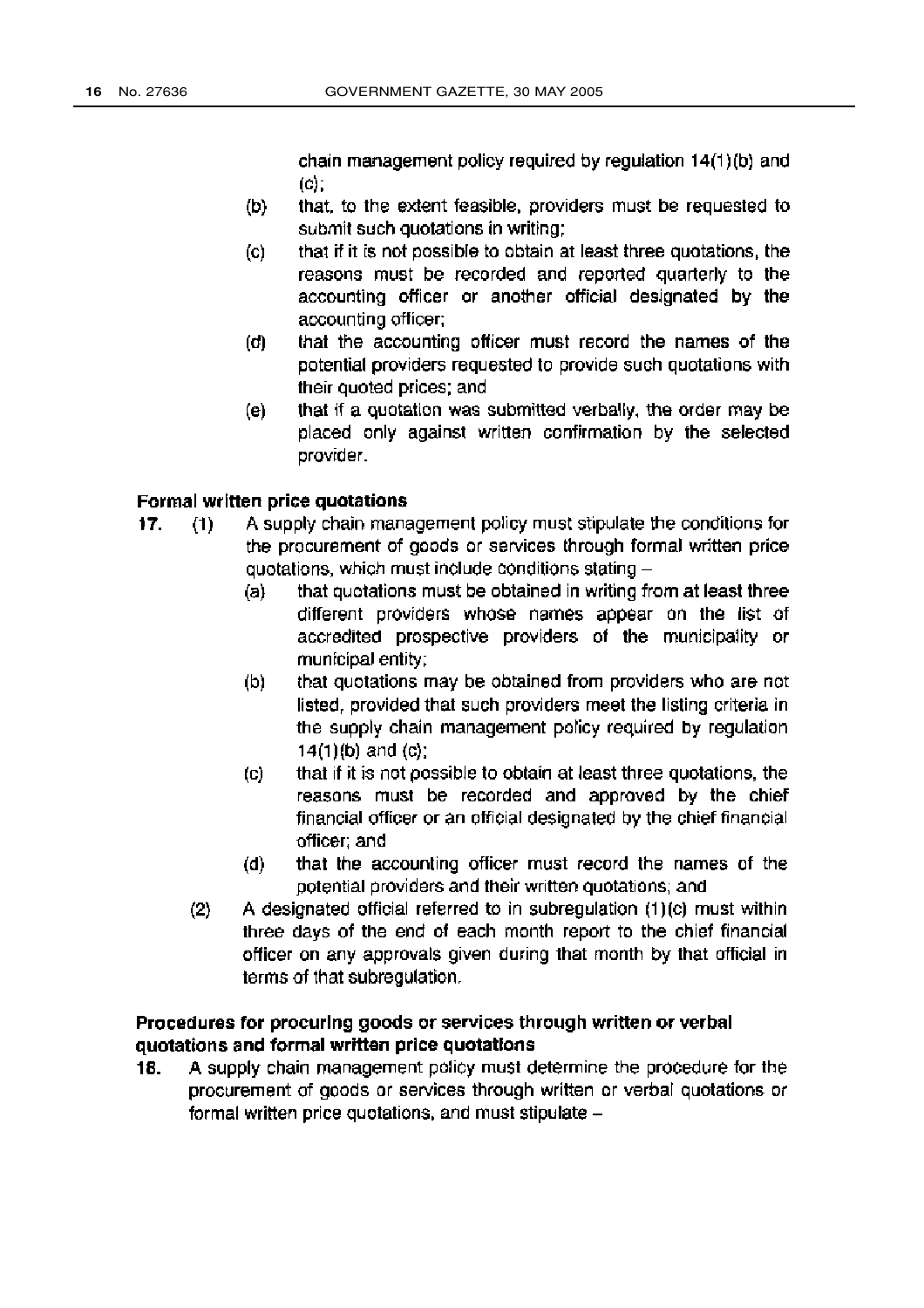- that all requirements in excess of R30 000 (VAT included)  $(a)$ that are to be procured by means of formal written price quotations must, in addition to the requirements of regulation 17, be advertised for at least seven days on the website and an official notice board of the municipality or municipal entity;
- that when using the list of accredited prospective providers (b) the accounting officer must promote ongoing competition amonost providers, including by inviting providers to submit quotations on a rotation basis;
- that the accounting officer must take all reasonable steps to  $(c)$ ensure that the procurement of goods and services through written or verbal quotations or formal written price quotations is not abused:
- that the accounting officer or chief financial officer must on a  $(d)$ monthly basis be notified in writing of all written or verbal quotations and formal written price quotations accepted by an official acting in terms of a subdelegation; and
- requirements for proper record keeping. (e)

# **Competitive bids**

- A supply chain management policy must specify  $-$ 19.
	- that goods or services above a transaction value of  $(a)$ R200 000 (VAT included) and long term contracts may be procured by the municipality or municipal entity only through a competitive bidding process, subject to regulation 11(2); and
	- (b) that no requirement for goods or services above an estimated transaction value of R200 000 (VAT included), may deliberately be split into parts or items of lesser value merely for the sake of procuring the goods or services otherwise than through a competitive bidding process.

#### Process for competitive bidding

- 20. A supply chain management policy must provide procedures for a competitive bidding process for each of the following stages:
	- the compilation of bidding documentation;  $(a)$
	- the public invitation of bids; (b)
	- site meetings or briefing sessions, if applicable;  $(c)$
	- the handling of bids submitted in response to public  $(d)$ invitation:
	- the evaluation of bids:  $(e)$
	- the award of contracts; (f).
	- the administration of contracts; and (Q)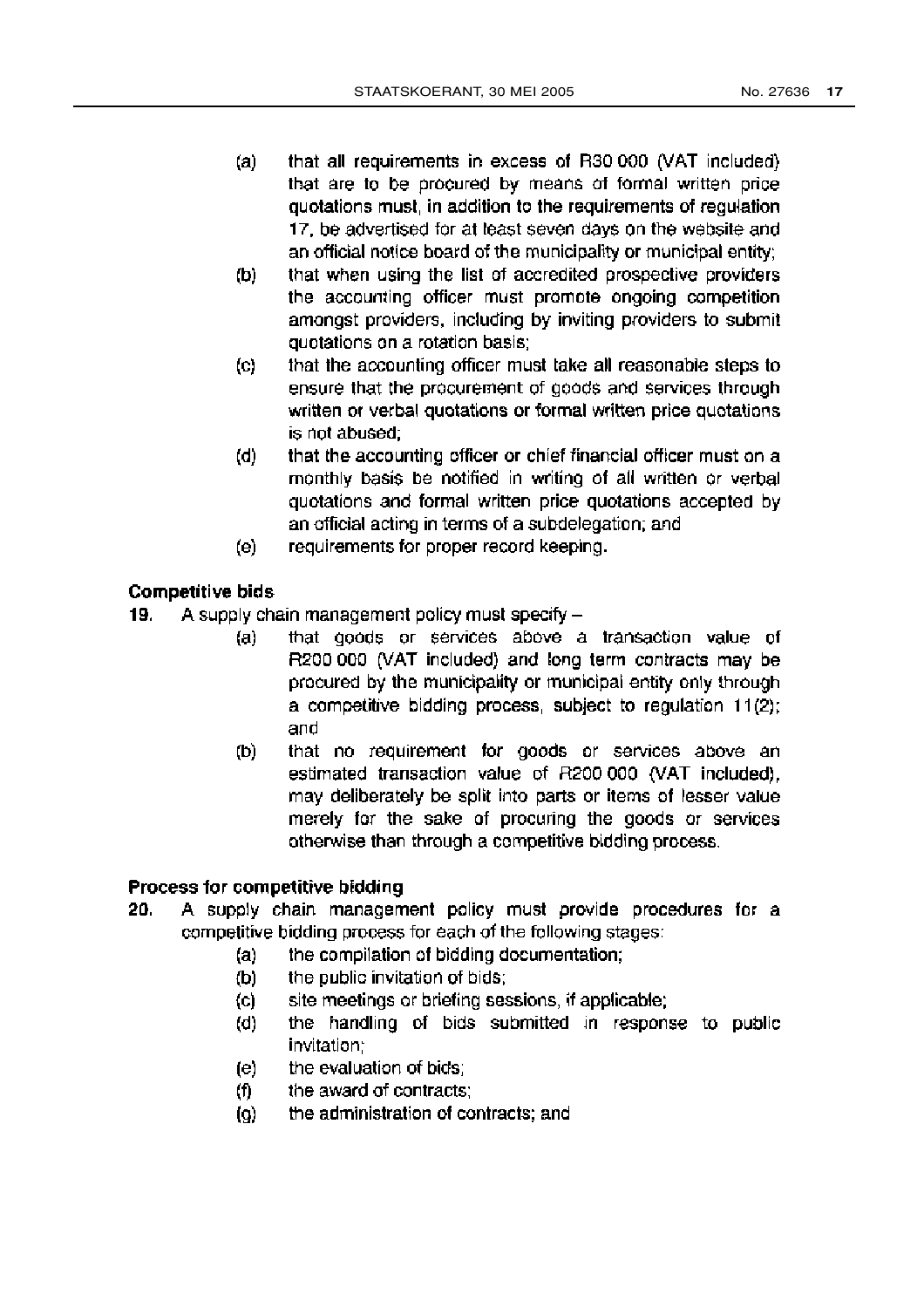$(h)$ proper record keeping.

#### Bid documentation for competitive bids

- A supply chain management policy must determine the criteria to which  $21.$ bid documentation for a competitive bidding process must comply, and state that in addition to regulation 13 the bid documentation must
	- take into account - $(a)$ 
		- the general conditions of contract: (i)
			- any Treasury quidelines on bid documentation; and  $(ii)$
			- (iii) the requirements of the Construction Industry Development Board, in the case of a bid relating to construction, upgrading or refurbishment of buildings or infrastructure;
	- include evaluation and adjudication criteria, including any (b) criteria required by other applicable legislation;
	- compel bidders to declare any conflict of interest they may  $\mathbf{(c)}$ have in the transaction for which the bid is submitted:
	- if the value of the transaction is expected to exceed  $(d)$ R10 million (VAT included), require bidders to furnish
		- if the bidder is required by law to prepare annual (i) financial statements for auditing, their audited annual financial statements  $-$ 
			- $(aa)$ for the past three years; or
			- since their establishment if established during  $(bb)$ the past three years;
		- $(ii)$ a certificate signed by the bidder certifying that the bidder has no undisputed commitments for municipal services towards a municipality or other service provider in respect of which payment is overdue for more than 30 days;
		- particulars of any contracts awarded to the bidder by  $(iii)$ an organ of state during the past five years, including particulars of any material non-compliance or dispute concerning the execution of such contract;
		- a statement indicating whether any portion of the  $(iv)$ goods or services are expected to be sourced from outside the Republic, and, if so, what portion and whether any portion of payment from the municipality or municipal entity is expected to be transferred out of the Republic; and
	- stipulate that disputes must be settled by means of mutual (e) consultation, mediation (with or without legal representation), or, when unsuccessful, in a South African court of law.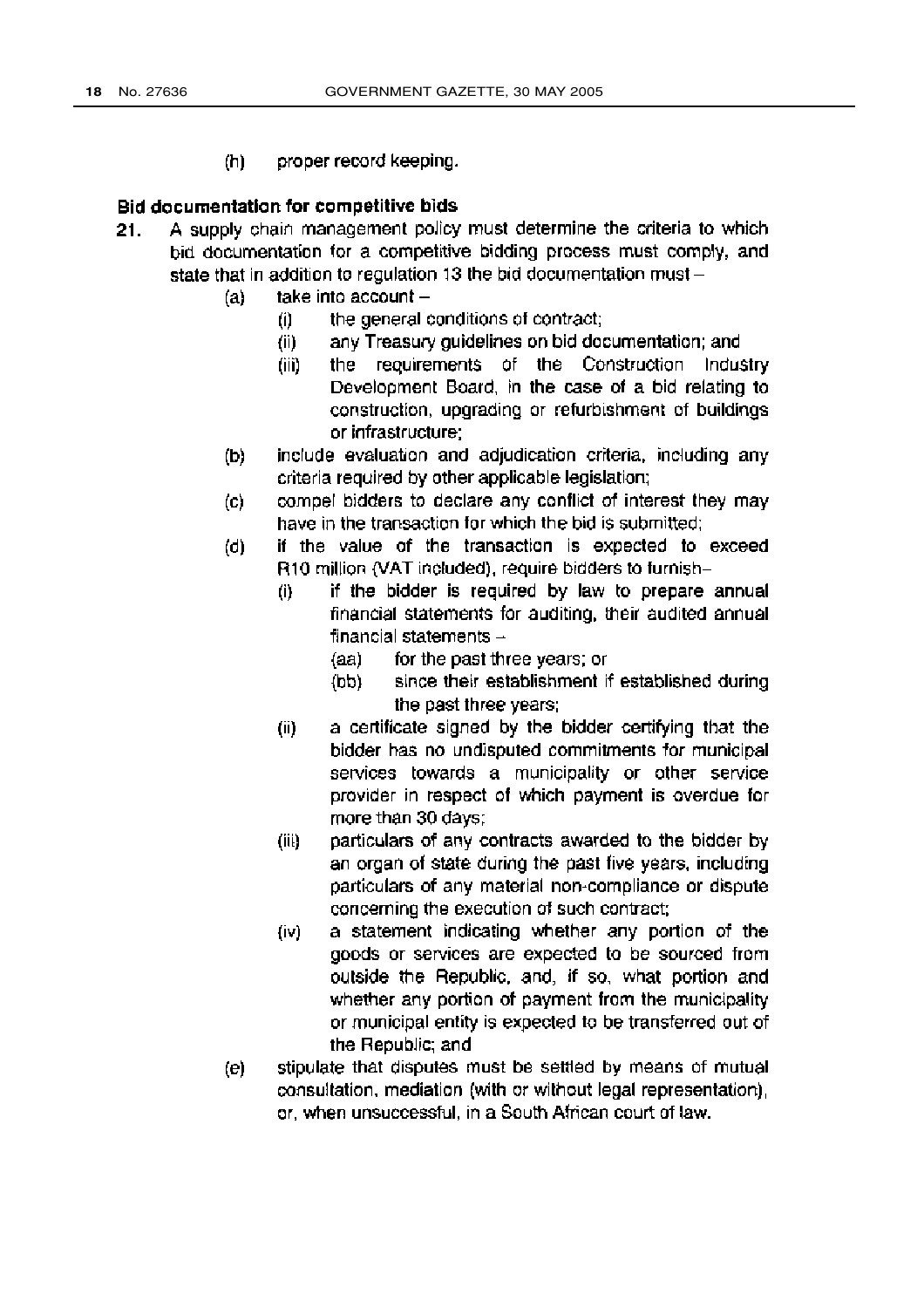#### Public invitation for competitive bids

- 22. A supply chain management policy must determine the procedure  $(1)$ for the invitation of competitive bids, and must stipulate
	- that any invitation to prospective providers to submit bids  $(a)$ must be by means of a public advertisement in newspapers commonly circulating locally, the website of the municipality or municipal entity or any other appropriate ways (which may include an advertisement in the Government Tender Bulletin); and
	- the information a public advertisement must contain, which (b) must include
		- the closure date for the submission of bids, which may (i) not be less than 30 days in the case of transactions over R10 million (VAT included), or which are of a long term nature, or 14 days in any other case, from the date on which the advertisement is placed in a newspaper, subject to subregulation (2); and
		- a statement that bids may only be submitted on the  $(ii)$ bid documentation provided by the municipality or municipal entity.
	- $(2)$ A supply chain management policy may allow the accounting officer to determine a closure date for the submission of bids which is less than the 30 or 14 days requirement, but only if such shorter period can be justified on the grounds of urgency or emergency or any exceptional case where it is impractical or impossible to follow the official procurement process.
	- $(3)$ Bids submitted to the municipality or municipal entity must be sealed.
	- Where bids are requested in electronic format, such bids must be  $(4)$ supplemented by sealed hard copies.

# Procedure for handling, opening and recording of bids

- A supply chain management policy must determine the procedure for the 23. handling, opening and recording of bids, and must
	- stipulate that bids- $(a)$ 
		- may be opened only in public; and  $(0)$
		- must be opened at the same time and as soon as  $(ii)$ possible after the period for the submission of bids has expired;
	- confer on any bidder or member of the public the right to  $(b)$ request that the names of the bidders who submitted bids in time must be read out and, if practical, also each bidder's total bidding price; and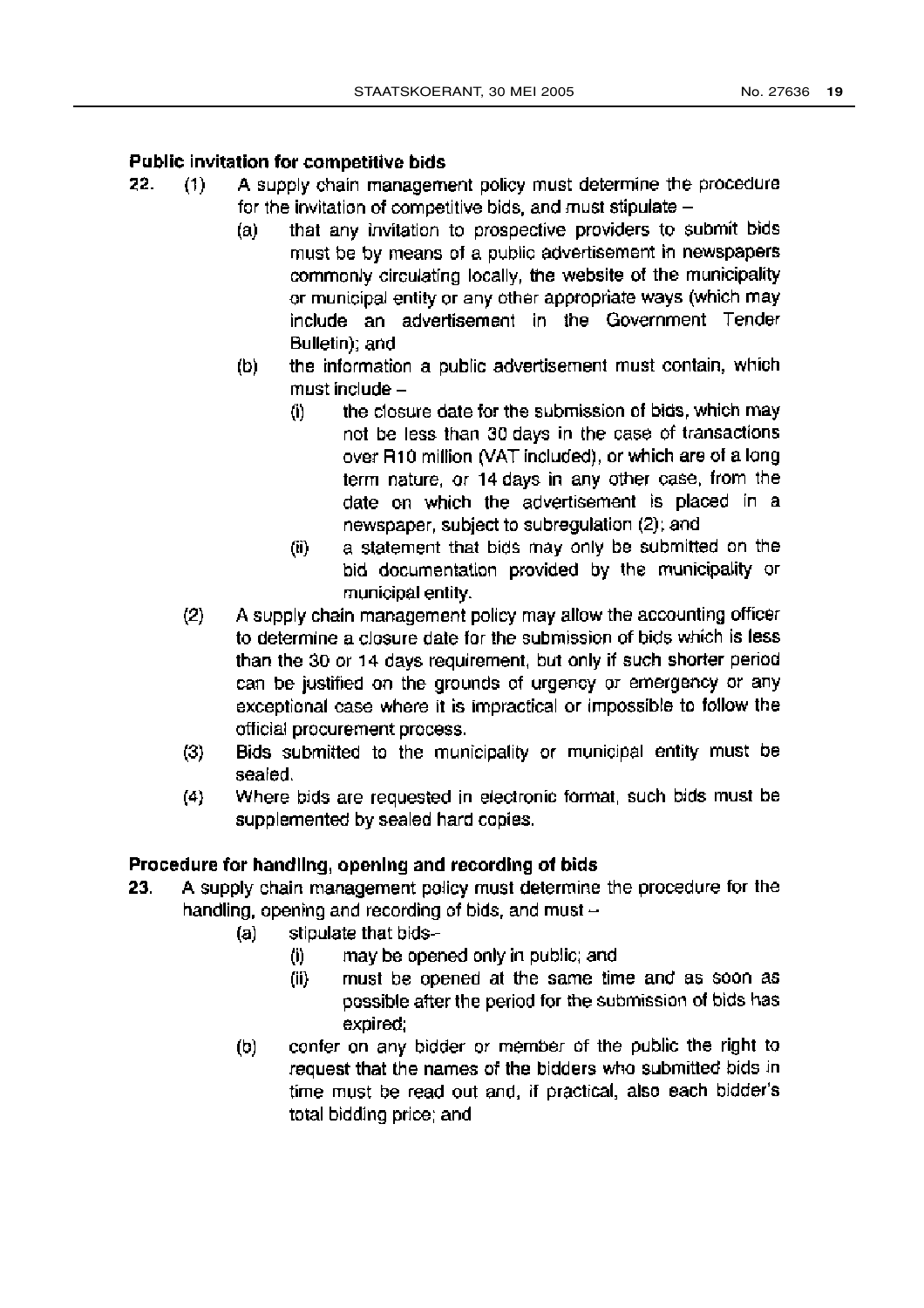- require the accounting officer  $\circ$ 
	- to record in a register all bids received in time;  $(i)$
	- to make the register available for public inspection;  $(ii)$ and
	- to publish the entries in the register and the bid results (iii) on the website of the municipality or municipal entity.

#### Negotiations with preferred bidders

- A supply chain management policy may allow the accounting officer 24.  $(1)$ to negotiate the final terms of a contract with bidders identified through a competitive bidding process as preferred bidders, provided that such negotiation
	- does not allow any preferred bidder a second or unfair  $(a)$ opportunity:
	- is not to the detriment of any other bidder; and  $(b)$
	- $\left( \circ \right)$ does not lead to a higher price than the bid as submitted.
	- $(2)$ Minutes of such negotiations must be kept for record purposes.

#### **Two-stage bidding process**

- A supply chain management policy may allow a two-stage bidding 25.  $(1)$ process for  $$ 
	- large complex projects;  $(a)$
	- projects where it may be undesirable to prepare complete  $(b)$ detailed technical specifications; or
	- long term projects with a duration period exceeding three  $\left( c \right)$ years.
	- $(2)$ In the first stage technical proposals on conceptual design or performance specifications should be invited, subject to technical as well as commercial clarifications and adjustments.
	- In the second stage final technical proposals and priced bids should  $(3)$ be invited.

#### Committee system for competitive bids

- A supply chain management policy must provide for  $-$ 26.  $(1)$ 
	- a committee system for competitive bids consisting of at  $(a)$ least
		- a bid specification committee; (i)
		- a bid evaluation committee; and  $(ii)$
		- a bid adjudication committee; (jii)
	- the appointment by the accounting officer of the members of  $(b)$ each committee, taking into account section 117 of the Act; and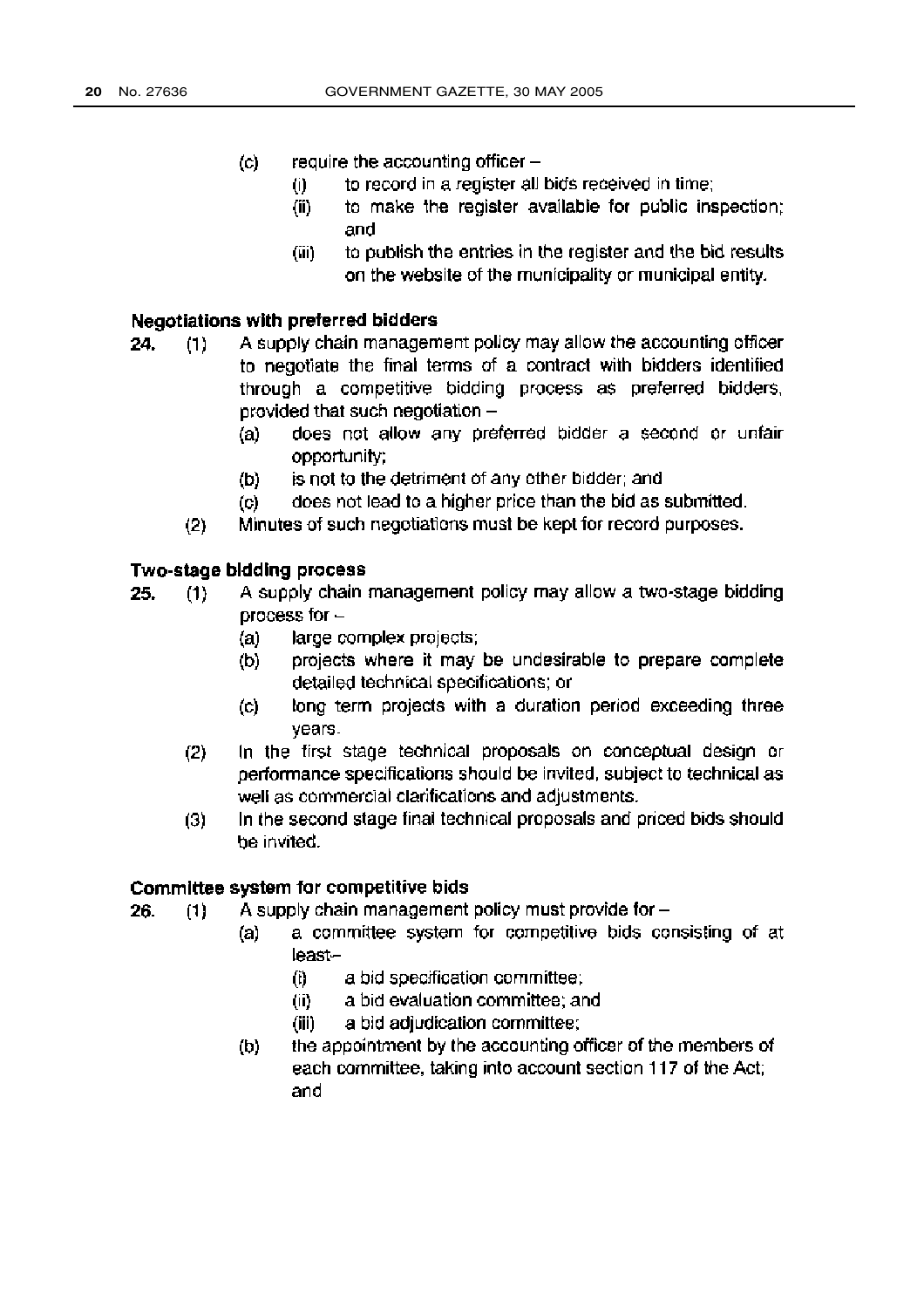- $(c)$ an attendance or oversight process by a neutral or independent observer appointed by the accounting officer when this is appropriate for ensuring fairness and promoting transparency.
- $(2)$ The committee system must be consistent with  $$ 
	- regulations 27, 28 and 29; and  $(a)$
	- $(b)$ any other applicable legislation.
- $(3)$ A supply chain management policy may allow the accounting officer to apply the committee system to formal written price quotations.

# **Bid specification committees**

- 27. A bid specification committee must compile the specifications for  $(1)$ each procurement of goods or services by the municipality or municipal entity.
	- $(2)$ Specifications-
		- $(a)$ must be drafted in an unbiased manner to allow all potential suppliers to offer their goods or services:
		- must take account of any accepted standards such as those  $(b)$ issued by Standards South Africa, the International Standards Organisation, or an authority accredited or recognised by the South African National Accreditation System with which the equipment or material **or** workmanship should comply:
		- (c) where possible, be described in terms of performance required rather than in terms of descriptive characteristics for desian:
		- $(d)$ may not create trade barriers in contract requirements in the forms of specifications, plans, drawings, designs, testing and test methods, packaging, marking or labeling of conformity certification;
		- $(e)$ may not make reference to any particular trade mark, name, patent, design, type, specific origin or producer unless there is no other sufficiently precise or intelligible way of describing the characteristics of the work, in which case such reference must be accompanied by the words "equivalent";
		- (f) must indicate each specific goal for which points may be awarded in terms of the points system set out in the supply chain management policy of the municipality or municipal entity; and
		- must be approved by the accounting officer prior to  $\left( 9\right)$ publication of the invitation for bids in terms of regulation 22.
	- $(3)$ A bid specification committee must be composed of one or more officials of the municipality or municipal entity, preferably the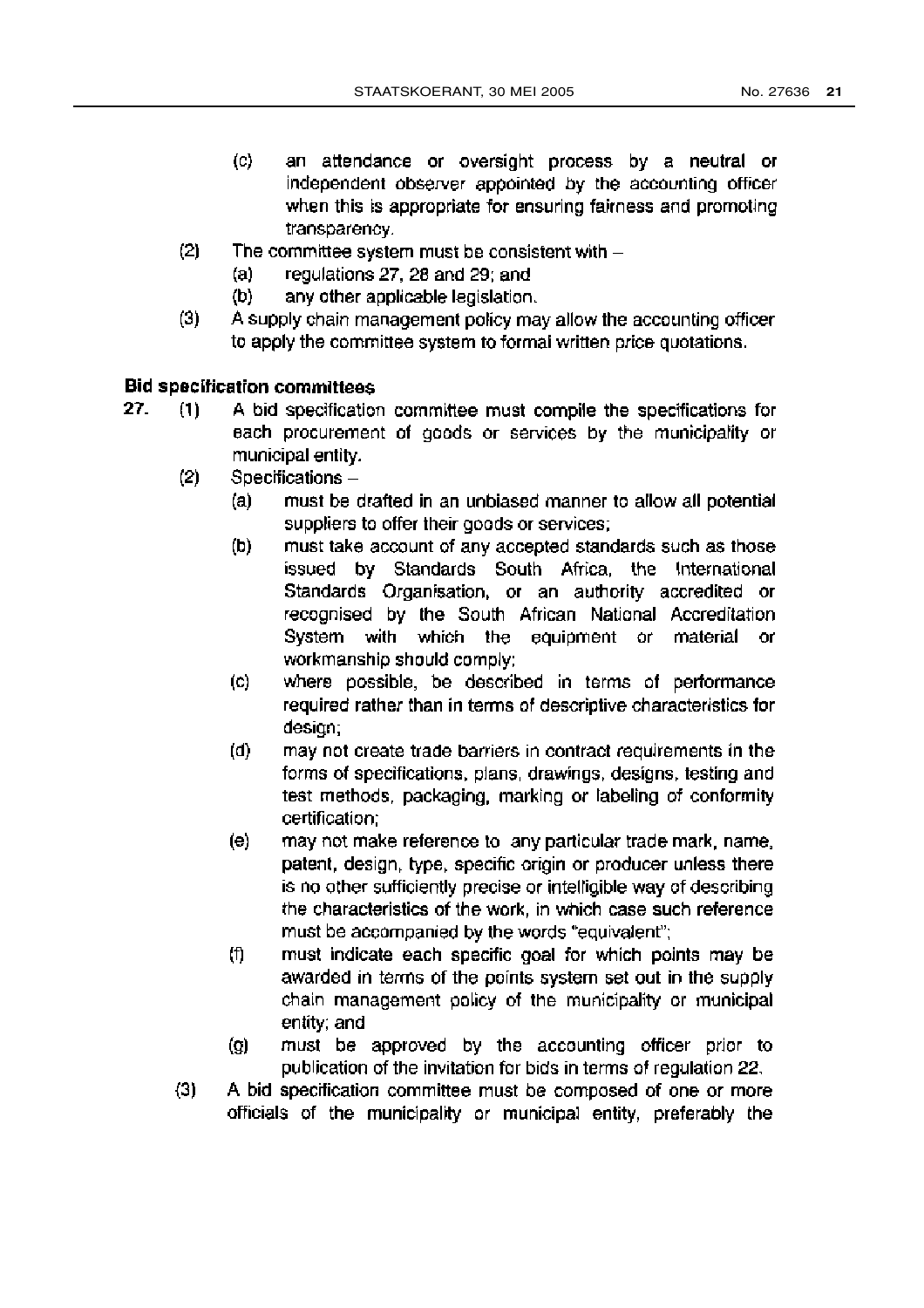manager responsible for the function involved, and may, when appropriate, include external specialist advisors.

No person, advisor or corporate entity involved with the bid  $(4)$ specification committee, or director of such a corporate entity, may bid for any resulting contracts.

#### **Bid evaluation committees**

- A bid evaluation committee must -28.  $(1)$ 
	- evaluate bids in accordance with -(a)
		- the specifications for a specific procurement; and  $(i)$
		- $(ii)$ the points system as must be set out in the supply chain management policy of the municipality or municipal entity in terms of regulation 27(2)(f) and as prescribed in terms of the Preferential Procurement Policy Framework Act;
	- $(b)$ evaluate each bidder's ability to execute the contract;
	- check in respect of the recommended bidder whether  $(c)$ municipal rates and taxes and municipal service charges are not in arrears; and
	- submit to the adjudication committee a report and (d) recommendations regarding the award of the bid or any other related matter.
	- $(2)$ A bid evaluation committee must as far as possible be composed  $of$ 
		- officials from departments requiring the goods or services;  $(a)$ and
		- at least one supply chain management practitioner of the (b) municipality or municipal entity.

# **Bid adjudication committees**

29. A bid adjudication committee must - $(1)$ 

- consider the report and recommendations of the bid  $(a)$ evaluation committee; and
- $either (b)$ 
	- $(i)$ depending on its delegations, make a final award or a recommendation to the accounting officer to make the final award; or
	- make another recommendation to the accounting  $(ii)$ officer how to proceed with the relevant procurement.
- $(2)$ A bid adjudication committee must consist of at least four senior managers of the municipality or municipal entity which must include-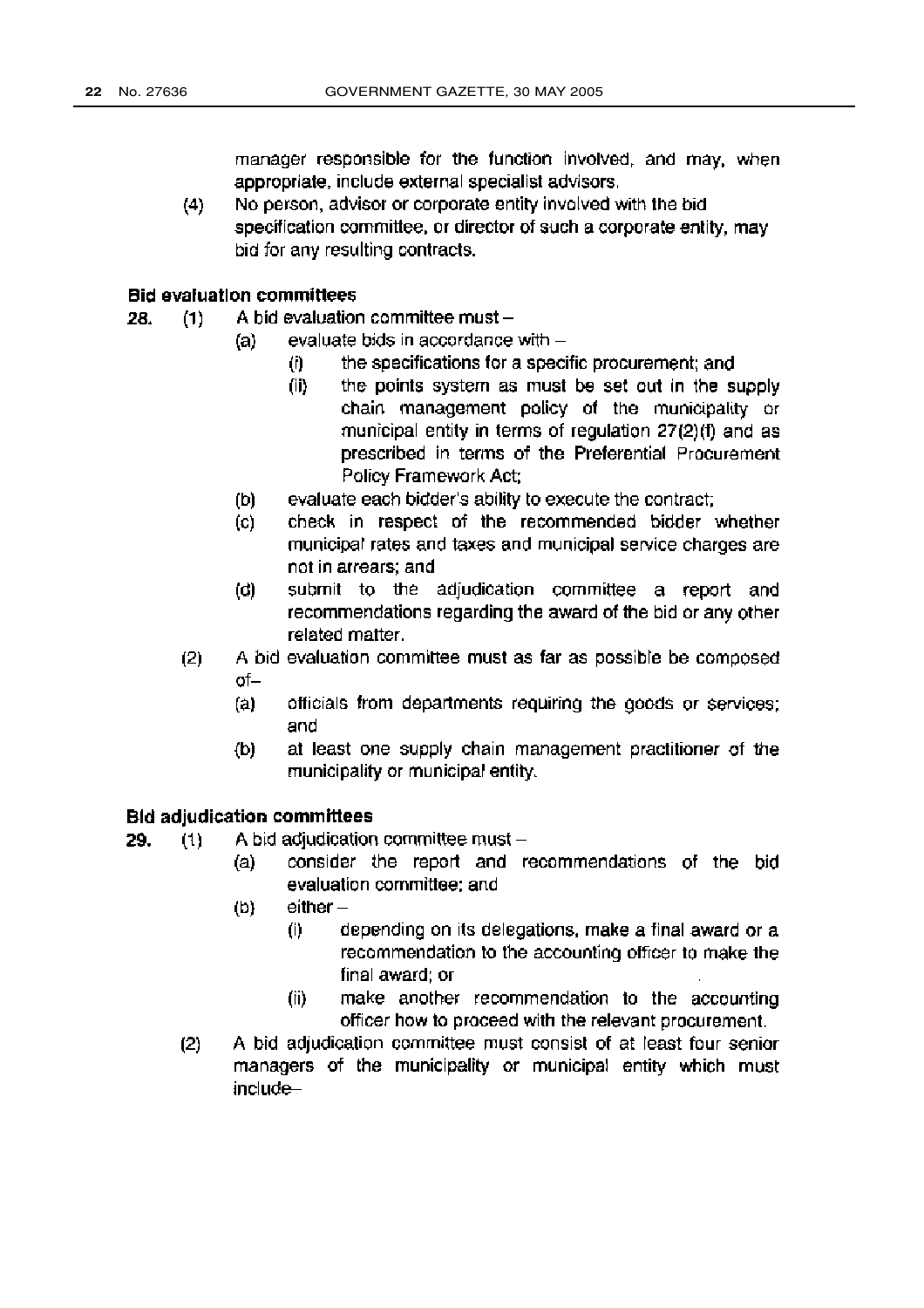- $(i)$ the chief financial officer or, if the chief financial officer is not available, another manager in the budget and treasury office reporting directly to the chief financial officer and designated by the chief financial officer;
- (ii) at least one senior supply chain management practitioner who is an official of the municipality or municipal entity; and
- a technical expert in the relevant field who is an official (iii) of the municipality or municipal entity, if the municipality or municipal entity has such an expert.
- $(3)$ The accounting officer must appoint the chairperson of the committee. If the chairperson is absent from a meeting, the members of the committee who are present must elect one of them to preside at the meeting.
- $(4)$ Neither a member of a bid evaluation committee, nor an advisor or person assisting the evaluation committee, may be a member of a bid adjudication committee.
- $(5)$  $(a)$ If a bid adjudication committee decides to award a bid other than the one recommended by the bid evaluation committee, the bid adjudication committee must prior to awarding the bid-
	- $(i)$ check in respect of the preferred bidder whether that bidder's municipal rates and taxes and municipal service charges are not in arrears; and
	- notify the accounting officer.  $(ii)$
	- The accounting officer may  $(b)$ 
		- after due consideration of the reasons for the  $(i)$ deviation, ratify or reject the decision of the bid adjudication committee referred to in paragraph (a); and
		- $(ii)$ if the decision of the bid adjudication committee is rejected, refer the decision of the adjudication committee committee back to that for reconsideration.
- $(6)$ The accounting officer may at any stage of a bidding process, refer any recommendation made by the evaluation committee or the adjudication committee back to that committee for reconsideration of the recommendation.
- $(7)$ The accounting officer must comply with section 114 of the Act within 10 working days.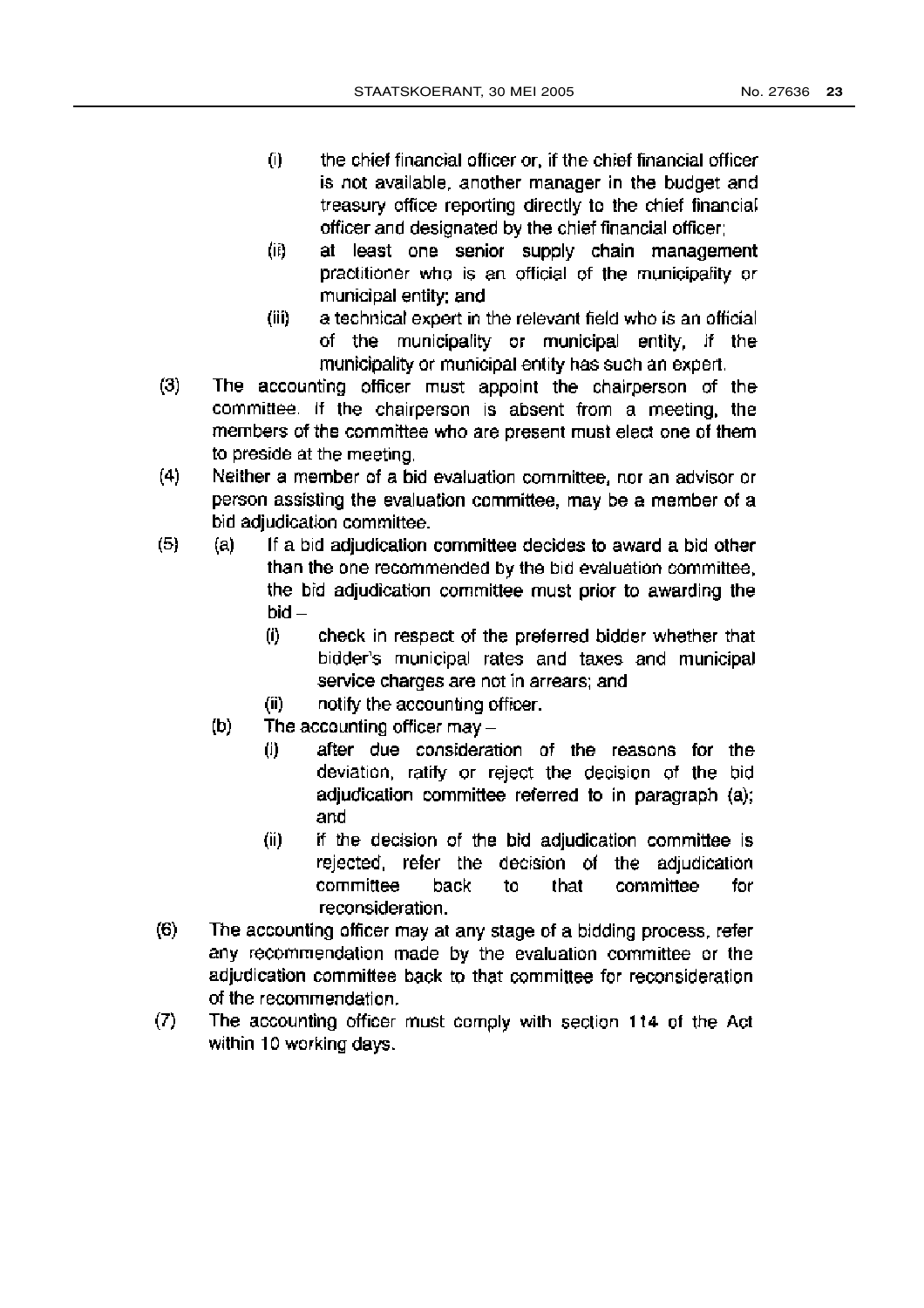#### Procurement of banking services

- A contract for the provision of banking services to a municipality or 30.  $(1)$ municipal entity  $-$ 
	- $(a)$ must be procured through competitive bids;
	- must be consistent with sections 7 or 85 of the Act: and  $(b)$
	- may not be for a period of more than five years at a time.  $(c)$
	- The process for procuring a contract for banking services must  $(2)$ commence at least nine months before the end of an existing contract.
	- $(3)$ The closure date for the submission of bids may not be less than 60 days from the date on which the advertisement is placed in a newspaper in terms of regulation 22(1). Bids must be restricted to banks registered in terms of the Banks Act, 1990 (Act No. 94 of 1990).

#### Procurement of IT related goods or services

- A supply chain management policy may allow the accounting officer  $31.$  $(1)$ to request the State Information Technology Agency (SITA) to assist the municipality or municipal entity with the acquisition of IT related goods or services through a competitive bidding process.
	- The parties must enter into a written agreement to regulate the  $(2)$ services rendered by, and the payments to be made to, SITA.
	- The accounting officer must notify SITA together with a motivation  $(3)$ of the IT needs of the municipality or municipal entity if  $$ 
		- the transaction value of IT related goods or services required  $(a)$ by the municipality or municipal entity in any financial year will exceed R50 million (VAT included); or
		- $(b)$ the transaction value of a contract to be procured by the municipality or entity whether for one or more years exceeds R50 million (VAT included).
	- $(4)$ If SITA comments on the submission and the municipality or municipal entity disagrees with such comments, the comments and the reasons for rejecting or not following such comments must be submitted to the council, the National Treasury, the relevant provincial treasury and the Auditor General.

# Procurement of goods and services under contracts secured by other organs of state

A supply chain management policy may allow the accounting officer 32.  $(1)$ to procure goods or services for the municipality or municipal entity under a contract secured by another organ of state, but only if -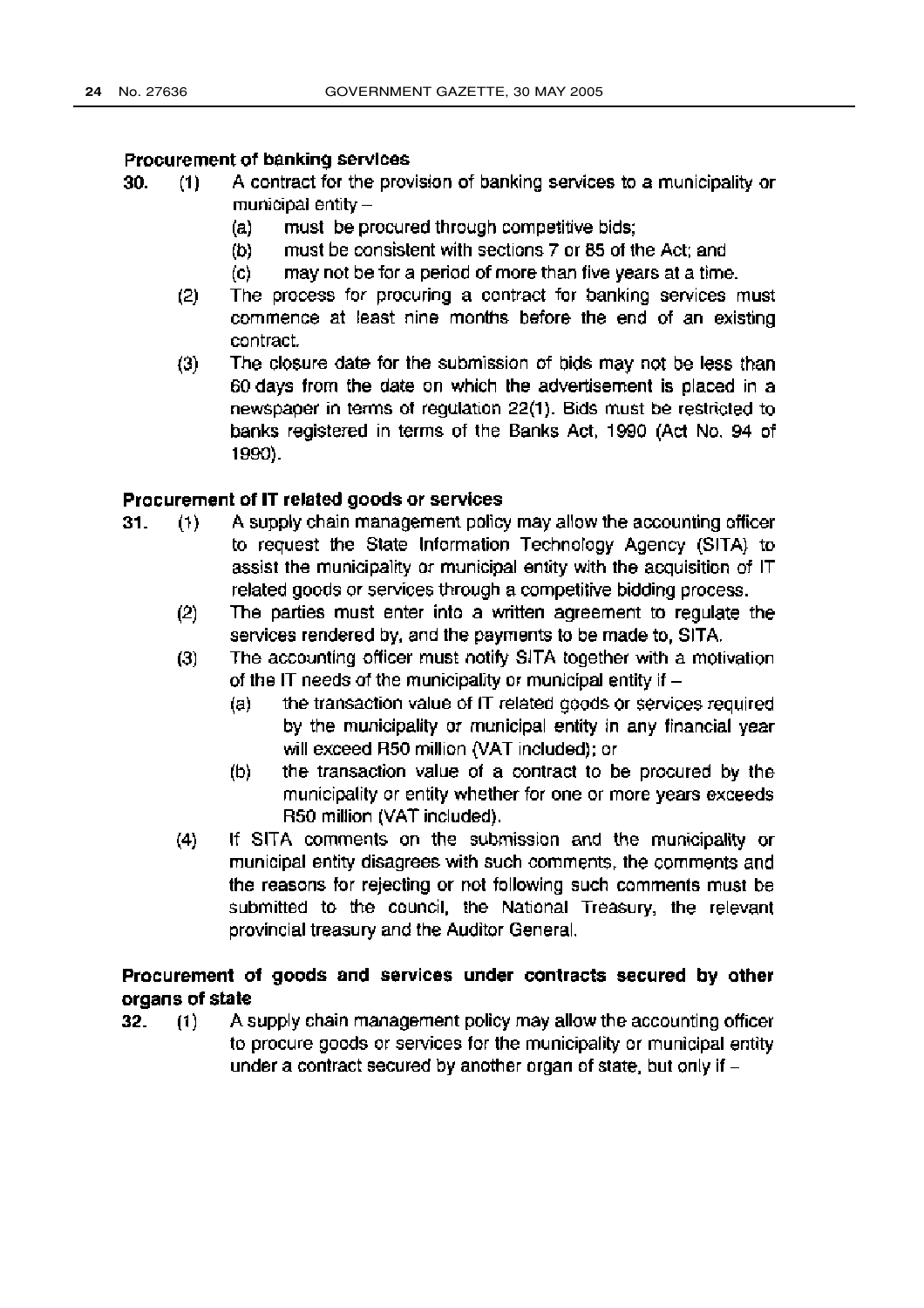- $(a)$ the contract has been secured by that other organ of state by means of a competitive bidding process applicable to that organ of state:
- $(b)$ the municipality or entity has no reason to believe that such contract was not validly procured:
- there are demonstrable discounts or benefits for the  $\left( c \right)$ municipality or entity to do so; and
- that other organ of state and the provider have consented to (d) such procurement in writing.
- Subregulation (1)(c) and (d) do not apply if  $(2)$ 
	- a municipal entity procures goods or services through a  $(a)$ contract secured by its parent municipality; or
	- $(b)$ a municipality procures goods or services through a contract secured by a municipal entity of which it is the parent municipality.

#### Procurement of goods necessitating special safety arrangements

- A supply chain management policy must restrict the acquisition and 33.  $(1)$ storage of goods in bulk (other than water) which necessitate special safety arrangements, including gasses and fuel.
	- $(2)$ Where the storage of goods in bulk is justified, such justification must be based on sound reasons, including the total cost of ownership and cost advantages for the municipality or municipal entity.

#### **Proudly SA Campaign**

A supply chain management policy must stipulate to what extent the 34. municipality or municipal entity supports the Proudly SA Campaign.

#### **Appointment of consultants**

- 35. A supply chain management policy may allow the accounting officer  $(1)$ to procure consulting services provided that any Treasury guidelines in respect of consulting services are taken into account when such procurements are made.
	- $(2)$ A contract for the provision of consultancy services to a municipality or municipal entity must be procured through competitive bids if
		- the value of the contract exceeds R200 000 (VAT included);  $(a)$ **OF**
		- $(b)$ the duration period of the contract exceeds one year.
	- $(3)$ In addition to any requirements prescribed by these Regulations for competitive bids, bidders must furnish the municipality or municipal entity with particulars of -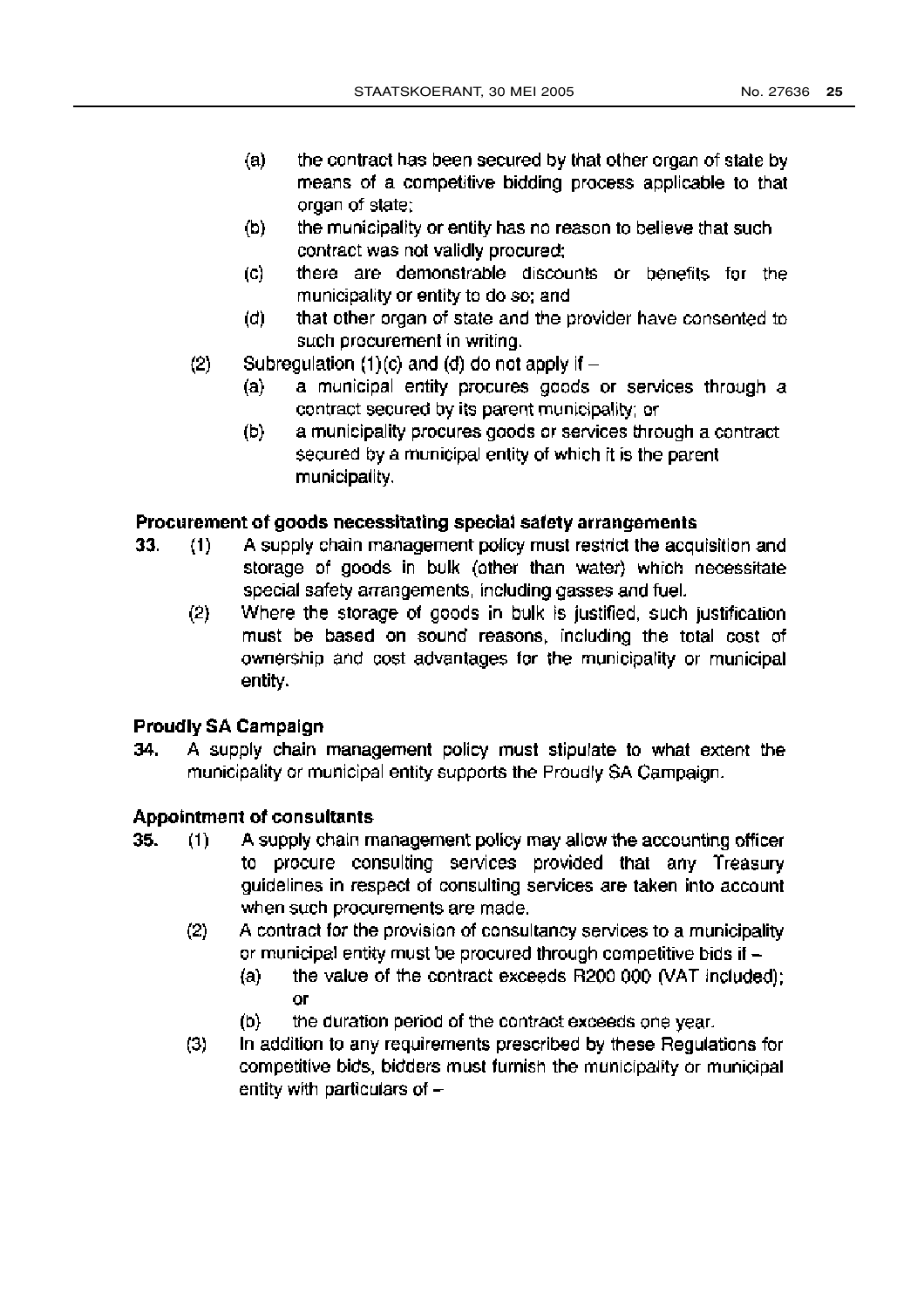- all consultancy services provided to an organ of state in the  $(a)$ last five years; and
- any similar consultancy services provided to an organ of (b) state in the last five years.
- $(4)$ The municipality or municipal entity must ensure that copyright in any document produced, and the patent rights or ownership in any plant, machinery, thing, system or process designed or devised, by a consultant in the course of the consultancy service is vested in the municipality or entity.

# Deviation from, and ratification of minor breaches of, procurement processes

- A supply chain management policy may allow the accounting 36.  $(1)$ officer
	- to dispense with the official procurement processes (a) established by the policy and to procure any required goods or services through any convenient process, which may include direct negotiations, but only
		- in an emergency: (i)
		- if such goods or services are produced or available  $(ii)$ from a single provider only;
		- for the acquisition of special works of art or historical  $(ii)$ objects where specifications are difficult to compile:
		- (iv) acquisition of animals for zoos; or
		- $(\vee)$ in any other exceptional case where it is impractical or to follow the official procurement impossible processes; and
		- (b) to ratify any minor breaches of the procurement processes by an official or committee acting in terms of delegated powers or duties which are purely of a technical nature.
	- The accounting officer must record the reasons for any deviations in  $(2)$ terms of subregulation (1)(a) and (b) and report them to the next meeting of the council, or board of directors in the case of a municipal entity, and include as a note to the annual financial statements.
	- $(3)$ Subregulation (2) does not apply to the procurement of goods and services contemplated in regulation 11(2).

#### **Unsolicited bids**

37. A supply chain management policy must state that the municipality  $(1)$ or municipal entity is in terms of section 113 of the Act not obliged to consider unsolicited bids received outside a normal bidding process.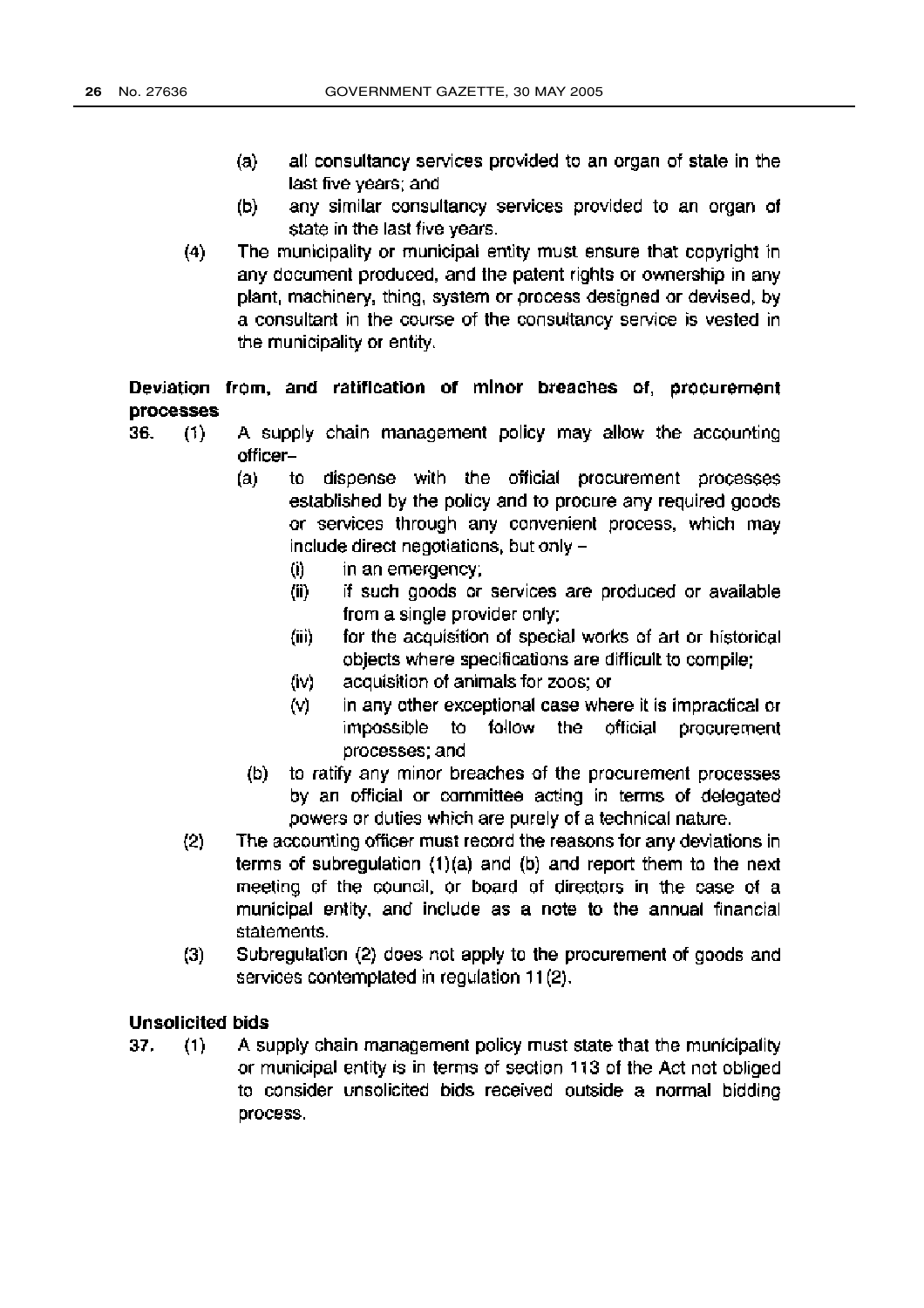- $(2)$ If a municipality or municipal entity decides in terms of section 113(2) of the Act to consider an unsolicited bid, it may do so only if
	- the product or service offered in terms of the bid is a  $(a)$ demonstrably or proven unique innovative concept;
	- the product or service will be exceptionally beneficial to, or  $(b)$ have exceptional cost advantages for, the municipality or municipal entity;
	- the person who made the bid is the sole provider of the  $\left( \text{c} \right)$ product or service; and
	- the reasons for not going through the normal bidding  $(d)$ processes are found to be sound by the accounting officer,
- If a municipality or municipal entity decides to consider an  $(3)$ unsolicited bid that complies with subregulation (2), the municipality or municipal entity must make its decision public in accordance with section 21A of the Municipal Systems Act, together with
	- its reasons as to why the bid should not be open to other  $(a)$ competitors:
	- an explanation of the potential benefits for the municipality or  $(b)$ entity were it to accept the unsolicited bid; and
	- an invitation to the public or other potential suppliers to  $\mathcal{L}$ submit their comments within 30 days of the notice.
- Once the municipality or municipal entity has received written  $(4)$ comments pursuant to subregulation (3), it must submit such comments, including any responses from the unsolicited bidder, to the National Treasury and the relevant provincial treasury for comment.
- $(5)$ The adjudication committee must consider the unsolicited bid and may award the bid or make a recommendation to the accounting officer, depending on its delegations.
- A meeting of the adjudication committee to consider an unsolicited  $(6)$ bid must be open to the public.
- When considering the matter, the adjudication committee must take  $(7)$ into account -
	- $(a)$ any comments submitted by the public; and
	- (b) any written comments and recommendations of the National Treasury or the relevant provincial treasury.
- If any recommendations of the National Treasury or provincial  $(8)$ treasury are rejected or not followed, the accounting officer must submit to the Auditor General, the relevant provincial treasury and the National Treasury the reasons for rejecting or not following those recommendations.
- Such submission must be made within seven days after the  $(9)$ decision on the award of the unsolicited bid is taken, but no contract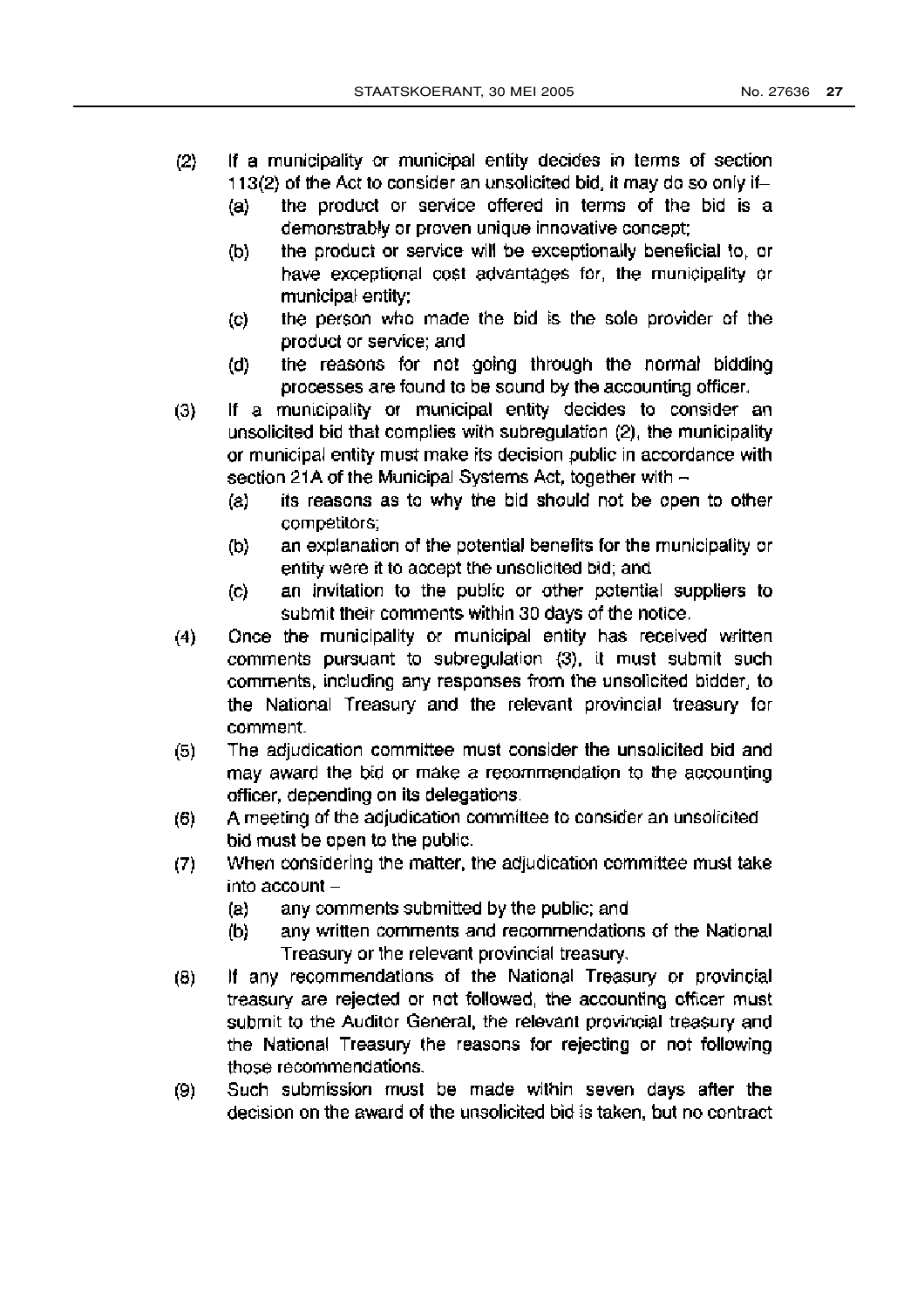committing the municipality or municipal entity to the bid may be entered into or signed within 30 days of the submission.

# Combating of abuse of supply chain management system

- 38.  $(1)$ A supply chain management policy must provide measures for the combating of abuse of the supply chain management system, and must enable the accounting officer -
	- $(a)$ to take all reasonable steps to prevent such abuse:
	- (b) to investigate any allegations against an official or other role player of fraud, corruption, favouritism, unfair or irregular practices or failure to comply with the supply chain management policy, and when justified
		- take appropriate steps against such official or other  $(i)$ role player: or
		- $(ii)$ report any alleged criminal conduct to the South African Police Service:
	- to check the National Treasury's database prior to awarding  $(c)$ any contract to ensure that no recommended bidder, or any of its directors, is listed as a person prohibited from doing business with the public sector;
	- $(d)$ to reject any bid from a bidder
		- if any municipal rates and taxes or municipal service  $(i)$ charges owed by that bidder or any of its directors to the municipality or municipal entity, or to any other municipality or municipal entity, are in arrears for more than three months: or
		- (ii) who during the last five years has failed to perform satisfactorily on a previous contract with the municipality or municipal entity or any other organ of state after written notice was given to that bidder that performance was unsatisfactory;
	- $(e)$ to reject a recommendation for the award of a contract if the recommended bidder, or any of its directors, has committed a corrupt or fraudulent act in competing for the particular contract:
	- (f) to cancel a contract awarded to a person if  $-$ 
		- (i) the person committed any corrupt or fraudulent act during the bidding process or the execution of the contract; or
		- an official or other role player committed any corrupt  $(ii)$ or fraudulent act during the bidding process or the execution of the contract that benefited that person; and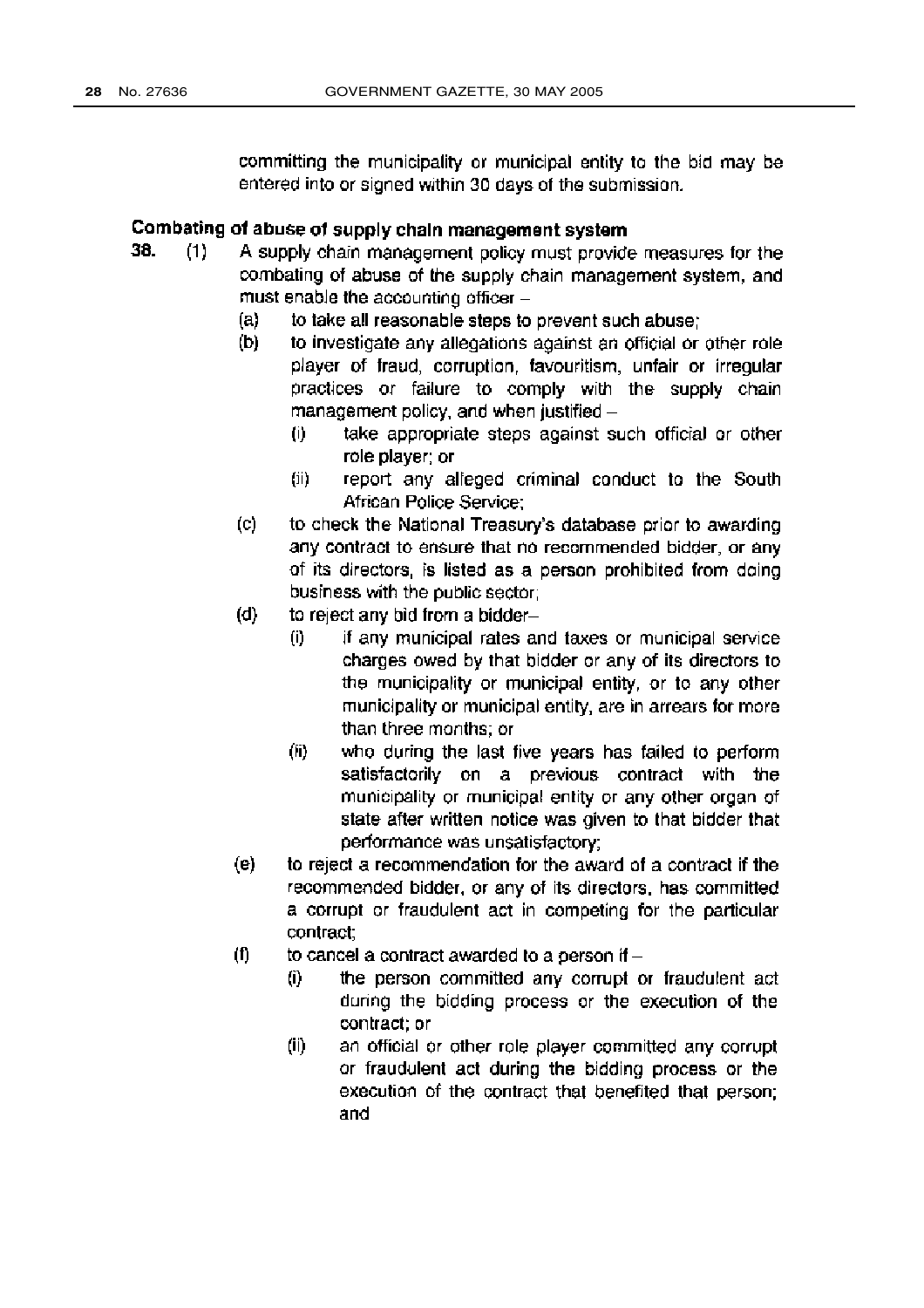- to reject the bid of any bidder if that bidder or any of its  $\left( q\right)$  $directors$ 
	- has abused the supply chain management system of (i) the municipality or municipal entity or has committed any improper conduct in relation to such system:
	- (ii) has been convicted for fraud or corruption during the past five years;
	- (iii) has willfully neglected, reneged on or failed to comply with any government, municipal or other public sector contract during the past five years; or
	- has been listed in the Register for Tender Defaulters (iv) In terms section 29 of the Prevention and Combating of Corrupt Activities Act (No 12 of 2004).
- $(2)$ The accounting officer must inform the National Treasury and relevant provincial treasury in writing of any actions taken in terms of subregulation  $(1)(b)(ii)$ ,  $(e)$  or  $(f)$ .

#### Part 3: Logistics, Disposal, Risk and Performance Management

#### Logistics management

A supply chain management policy must provide for an effective system of 39. logistics management in order to provide for the setting of inventory levels, placing of orders, receiving and distribution of goods, stores and warehouse management, expediting orders, transport management, vendor performance, maintenance and contract administration.

#### Disposal management

- A supply chain management policy must provide for an effective 40.  $(1)$ system of disposal management for the disposal or letting of assets, including unserviceable, redundant or obsolete assets, subject to sections 14 and 90 of the Act
	- A supply chain management policy must - $(2)$ 
		- specify the ways in which assets may be disposed of,  $(a)$ including  $by -$ 
			- $(i)$ transferring the asset to another organ of state in terms of a provision of the Act enabling the transfer of assets:
			- transferring the asset to another organ of state at  $(ii)$ market related value or, when appropriate, free of charge;
			- selling the asset; or  $(iii)$
			- destroying the asset; (iv)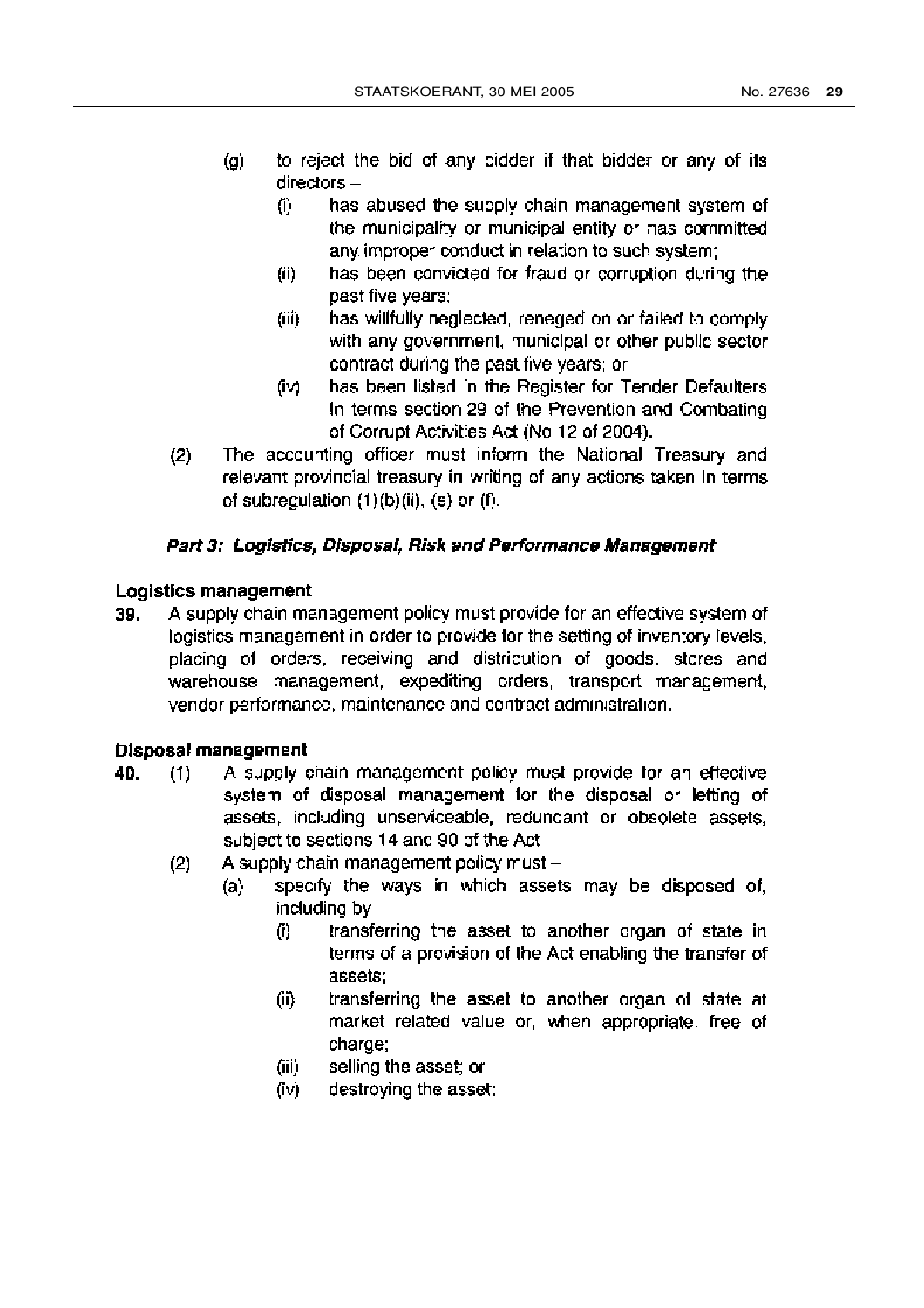- $(b)$ stipulate that  $$ 
	- immovable property may be sold only at market  $(i)$ related prices except when the public interest or the plight of the poor demands otherwise:
	- $(ii)$ movable assets may be sold either by way of written price quotations, a competitive bidding process, auction or at market related prices, whichever is the most advantageous to the municipality or municipal entity:
	- $(iii)$ in the case of the free disposal of computer equipment, the provincial department of education must first be approached to indicate within 30 days whether any of the local schools are interested in the equipment; and
	- $(iv)$ in the case of the disposal of firearms, the National Conventional Arms Control Committee has approved any sale or donation of firearms to any person or institution within or outside the Republic;
- $(c)$ provide that  $-$ 
	- $(1)$ immovable property is let at market related rates except when the public interest or the plight of the poor demands otherwise; and
	- $(ii)$ all fees, charges, rates, tariffs, scales of fees or other charges relating to the letting of immovable property are annually reviewed; and
- ensure that where assets are traded in for other assets, the  $(d)$ highest possible trade-in price is negotiated.

#### Risk management

- 41.  $(1)$ A supply chain management policy must provide for an effective system of risk management for the identification, consideration and avoidance of potential risks in the supply chain management system.
	- $(2)$ Risk management must include -
		- $(a)$ the identification of risks on a case-by-case basis;
		- $(b)$ the allocation of risks to the party best suited to manage such risks:
		- acceptance of the cost of the risk where the cost of (c) transferring the risk is greater than that of retaining it;
		- the management of risks in a pro-active manner and the  $(d)$ provision of adequate cover for residual risks; and
		- the assignment of relative risks to the contracting parties (e) through clear and unambiguous contract documentation.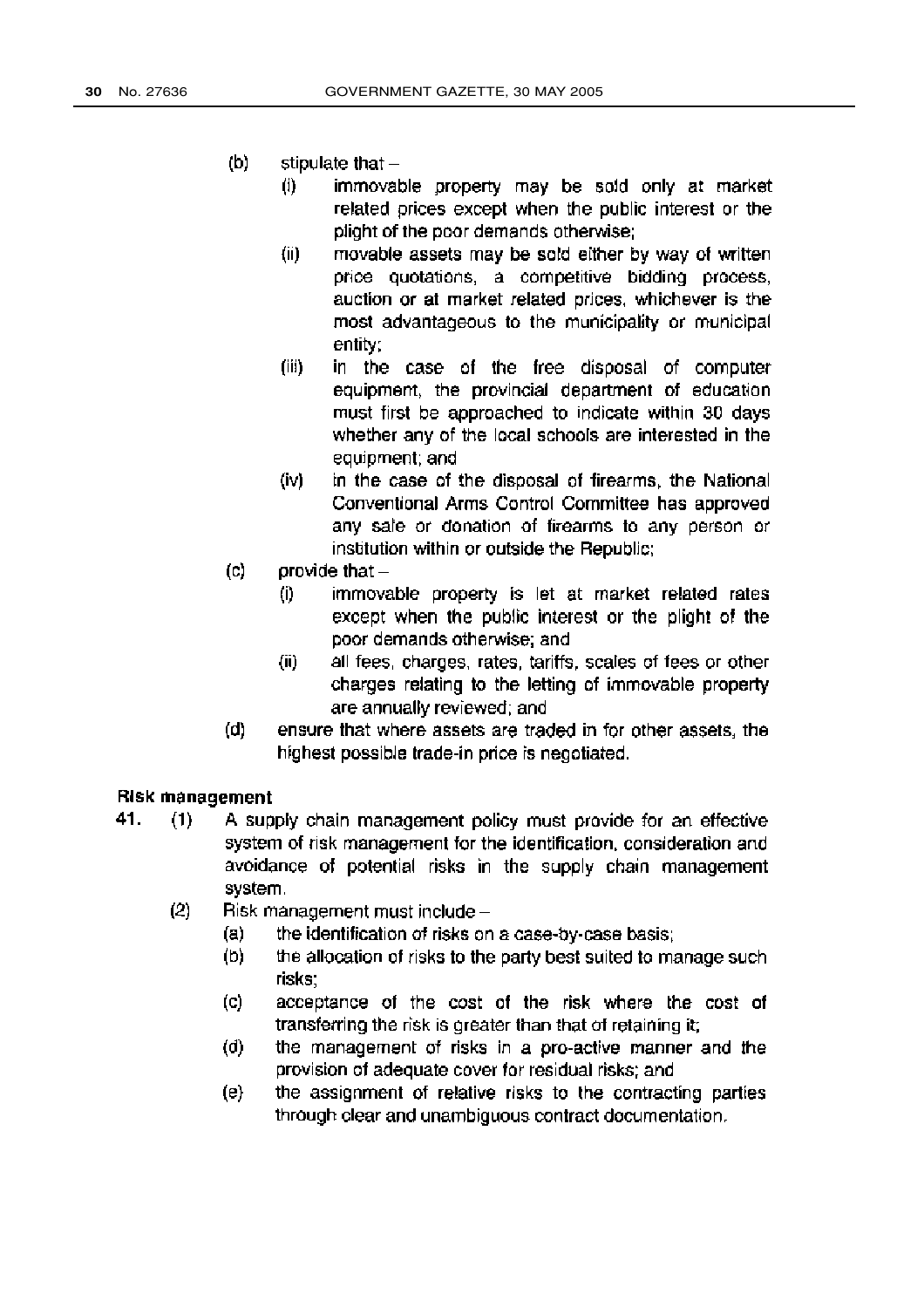### Performance management

A supply chain management policy must provide for an effective internal 42. monitoring system in order to determine, on the basis of a retrospective analysis, whether the authorised supply chain management processes are being followed and whether the desired objectives are being achieved.

# Part 4: Other matters

#### Prohibition on awards to persons whose tax matters are not in order

- The supply chain management policy of a municipality or municipal 43.  $(1)$ entity must, irrespective of the procurement process followed, state that the municipality or municipal entity may not make any award above R15 000 to a person whose tax matters have not been declared by the South African Revenue Service to be in order.
	- Before making an award to a person, a municipality or municipal  $(2)$ entity must first check with SARS whether that person's tax matters are in order.
	- If SARS does not respond within seven days such person's tax  $(3)$ matters may for purposes of subregulation (1) be presumed to be in order.

# Prohibition on awards to persons in the service of the state

- The supply chain management policy of a municipality or municipal entity 44. must, irrespective of the procurement process followed, state that the municipality or municipal entity may not make any award to a person
	- who is in the service of the state:  $(a)$
	- $(b)$ if that person is not a natural person, of which any director, manager, principal shareholder or stakeholder is a person in the service of the state: or
	- who is an advisor or consultant contracted with the  $(c)$ municipality or municipal entity.

#### Awards to close family members of persons in the service of the state

- The notes to the annual financial statements of a municipality or municipal 45. entity must disclose particulars of any award of more than R2 000 to a person who is a spouse, child or parent of a person in the service of the state, or has been in the service of the state in the previous twelve months, including  $$ 
	- the name of that person; (a)
	- the capacity in which that person is in the service of the (b) state: and
	- the amount of the award.  $(c)$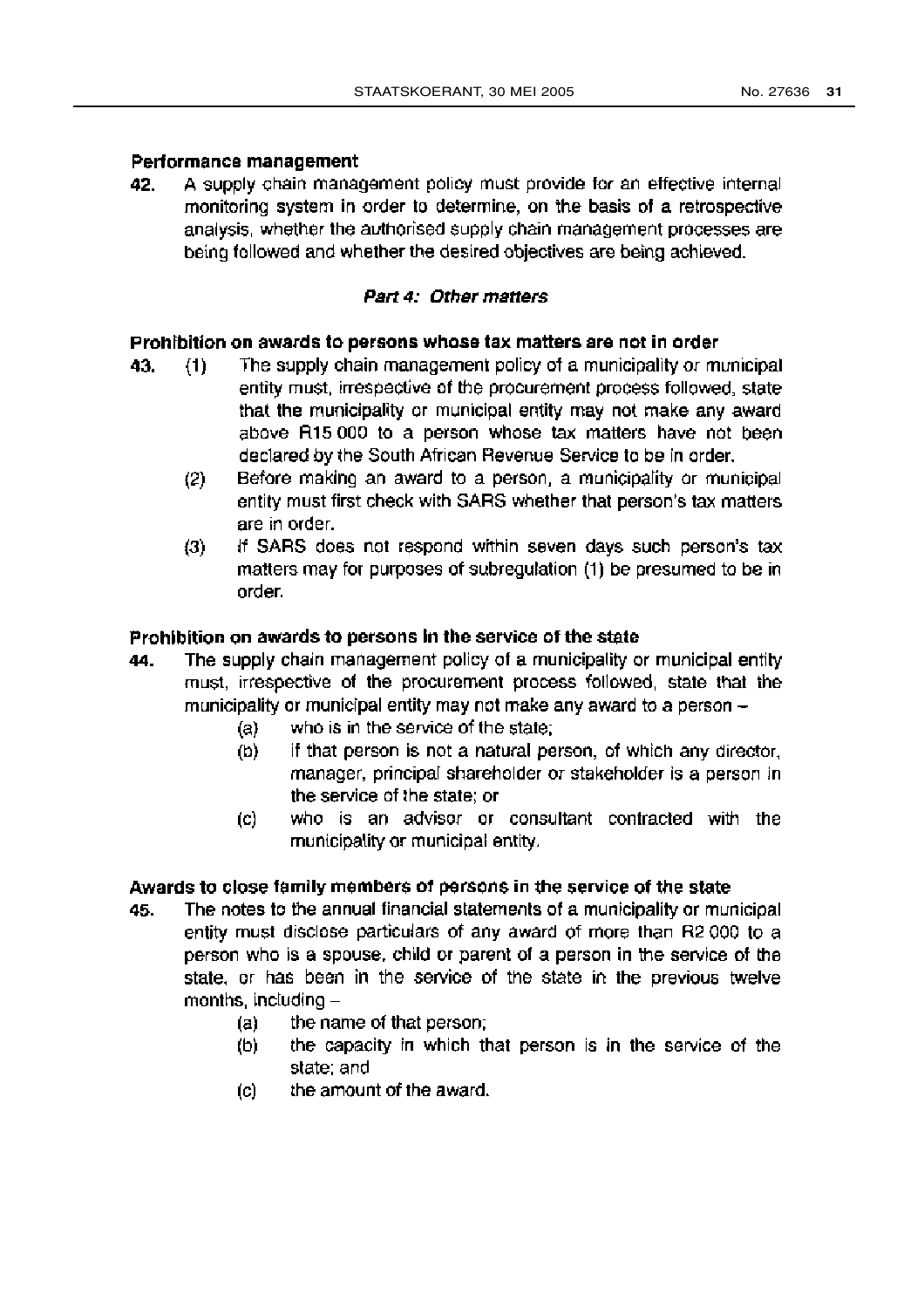#### **Ethical standards**

- 46.  $(1)$ A supply chain management policy must establish a code of ethical standards complying with subregulation (2) for officials and other role players in the supply chain management system in order to promote -
	- $(a)$ mutual trust and respect; and
	- $(b)$ an environment where business can be conducted with integrity and in a fair and reasonable manner.
	- $(2)$ A municipal code of ethical standards must stipulate that an official or other role player involved in the implementation of the supply chain management policy of the municipality or municipal entity
		- must treat all providers and potential providers equitably;  $(a)$
		- $(b)$ may not use his or her position for private gain or to improperly benefit another person;
		- $\left( c \right)$ may not accept any reward, gift, favour, hospitality or other benefit directly or indirectly, including to any close family member, partner or associate of that person;
		- $(d)$ notwithstanding subregulation (2)(c), must declare to the accounting officer details of any reward, gift, favour, hospitality or other benefit promised, offered or granted to that person or to any close family member, partner or associate of that person:
		- $(e)$ must declare to the accounting officer details of any private or business interest which that person, or any close family member, partner or associate, may have in any proposed procurement or disposal process of, or in any award of a contract by, the municipality or municipal entity;
		- $(f)$ must immediately withdraw from participating in any manner. whatsoever in a procurement or disposal process or in the award of a contract in which that person, or any close family member, partner or associate, has any private or business interest:
		- $\left( 9\right)$ must be scrupulous in his or her use of property belonging to the municipality or municipal entity;
		- $(h)$ must assist the accounting officer in combating fraud, corruption, favouritism and unfair and irregular practices in the supply chain management system; and
		- $(i)$ must report to the accounting officer any alleged irregular conduct in the supply chain management system which that person may become aware of, including -
			- $(i)$ any alleged fraud, corruption, favouritism or unfair conduct:
			- (ii) any alleged contravention of regulation 47(1); or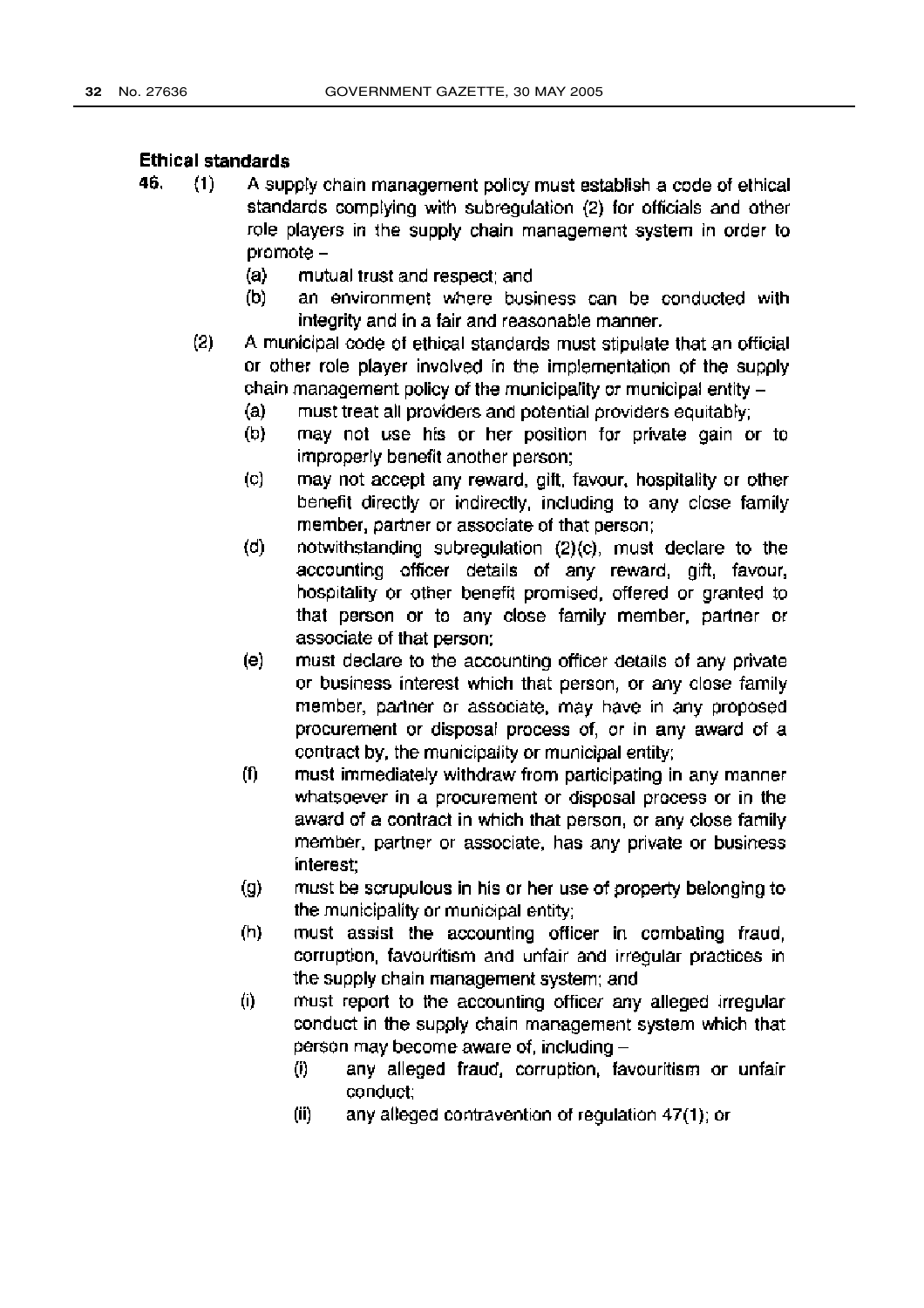- (iii) any alleged breach of the code of ethical standards.
- A supply chain management policy must - $(3)$ 
	- determine that all declarations in terms of subregulation  $(a)$  $(2)(d)$  and  $(e)$  must be recorded in a register which the accounting officer must keep for this purpose;
	- determine that all declarations by the accounting officer must  $(b)$ be made to the mayor of the municipality or the board of directors of the municipal entity who must ensure that such declarations are recorded in the register; and
	- contain measures to ensure that appropriate action is taken  $(c)$ against any official or other role player who commits a breach of the code of ethical standards.
- A supply chain management policy must take into account the  $(4)$ National Treasury's code of conduct for supply chain management practitioners and other role players involved in supply chain management.
- A municipality or municipal entity may adopt the National Treasury's  $(5)$ code of conduct for supply chain management practitioners and other role players involved in supply chain management. When adopted, such code of conduct becomes binding on all officials and other role players involved in the implementation of the supply chain management policy of the municipality or municipal entity.
- Subregulation (2)(c) does not apply to gifts less than R350 in value.  $(6)$

# Inducements, rewards, gifts and favours to municipalities, municipal entities, officials and other role players

- No person who is a provider or prospective provider of goods or  $(1)$ 47. services to a municipality or municipal entity, or a recipient or prospective recipient of goods disposed or to be disposed of by a municipality or municipal entity, may either directly or through a representative or intermediary promise, offer or grant
	- any inducement or reward to the municipality or municipal  $(a)$ entity for or in connection with the award of a contract; or
	- any reward, gift, favour or hospitality to -(b)
		- any official of the municipality or municipal entity; or  $(i)$
		- any other role player involved in the implementation of (ii) the supply chain management policy of the municipality or municipal entity.
	- The accounting officer of a municipality or municipal entity must  $(2)$ promptly report any alleged contravention of subregulation (1) to the National Treasury for considering whether the offending person, and any representative or intermediary through which such person. is alleged to have acted, should be listed in the National Treasury's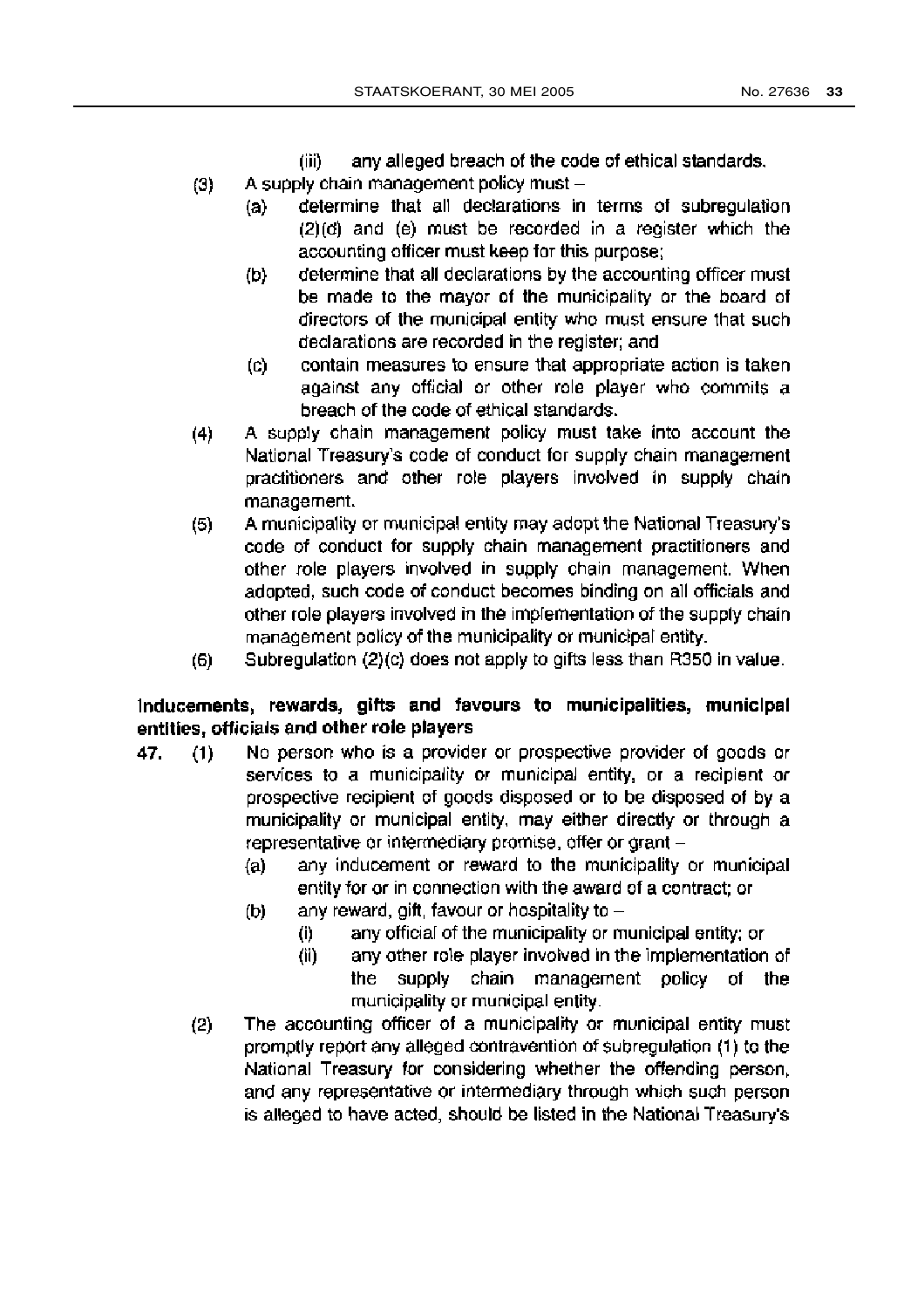database of persons prohibited from doing business with the public sector.

 $(3)$ Subregulation (1) does not apply to gifts less than R350 in value.

#### Sponsorships

- 48. The accounting officer of a municipality or municipal entity must promptly disclose to the National Treasury and the relevant provincial treasury any sponsorship promised, offered or granted to the municipality or municipal entity, whether directly or through a representative or intermediary, by any person who is
	- a provider or prospective provider of goods or services to the  $(a)$ municipality or municipal entity; or
	- a recipient or prospective recipient of goods disposed or to  $(b)$ be disposed, of by the municipality or municipal entity.

#### Objections and complaints

49. The supply chain management policy of a municipality or municipal entity must allow persons aggrieved by decisions or actions taken by the municipality or municipal entity in the implementation of its supply chain management system, to lodge within 14 days of the decision or action a written objection or complaint to the municipality or municipal entity against the decision or action.

#### Resolution of disputes, objections, complaints and queries

- The supply chain management policy of a municipality or municipal 50.  $(1)$ entity must provide for the appointment by the accounting officer of an independent and impartial person not directly involved in the supply chain management processes of the municipality or municipal entity -
	- $(a)$ to assist in the resolution of disputes between the municipality or municipal entity and other persons regarding
		- any decisions or actions taken by the municipality or  $(i)$ municipal entity in the implementation of its supply chain management system; or
		- any matter arising from a contract awarded in the (ii) course of its supply chain management system; or
	- (b) to deal with objections, complaints or queries regarding any such decisions or actions or any matters arising from such contract.
	- $(2)$ A parent municipality and a municipal entity under its sole or shared control may for purposes of subregulation (1) appoint the same person.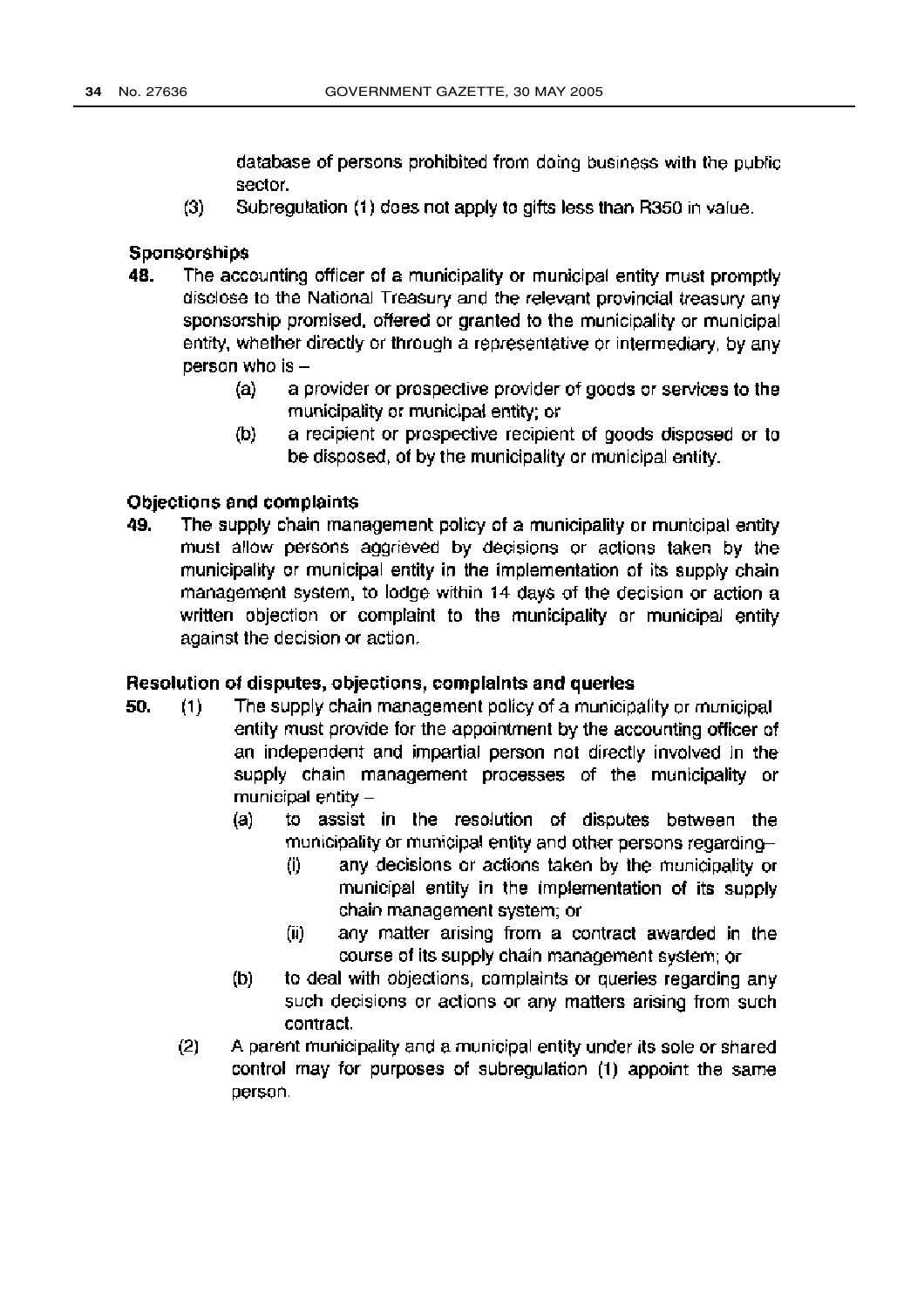- The accounting officer, or another official designated by the  $(3)$ accounting officer, is responsible for assisting the appointed person to perform his or her functions effectively.
- $(4)$ The person appointed must
	- strive to resolve promotly all disputes, objections, complaints (a) or queries received; and
	- submit monthly reports to the accounting officer on all  $(b)$ disputes, objections, complaints or queries received, attended to or resolved.
- A dispute, objection, complaint or query may be referred to the  $(5)$ relevant provincial treasury if  $$ 
	- the dispute, objection, complaint or query is not resolved (a) within 60 days; or
	- $(b)$ no response is received from the municipality or municipal entity within 60 days.
- If the provincial treasury does not or cannot resolve the matter, the  $(6)$ dispute, objection, complaint or query may be referred to the National Treasury for resolution.
- This regulation must not be read as affecting a person's rights to  $(7)$ approach a court at any time.

# Contracts providing for compensation based on turnover

- If a service provider acts on behalf of a municipality or municipal entity to 51. provide any service or act as a collector of fees, service charges or taxes and the compensation payable to the service provider is fixed as an agreed percentage of turnover for the service or the amount collected, the contract between the service provider and the municipality or municipal entity must stipulate
	- a cap on the compensation payable to the service provider; (a) and
	- $(b)$ that such compensation must be performance based.

# Commencement

52. These Regulations take effect on 1 July 2005 and becomes effective for a municipality or municipal entity on that date subject to any exemptions that may be granted in terms of section 177 of the Act.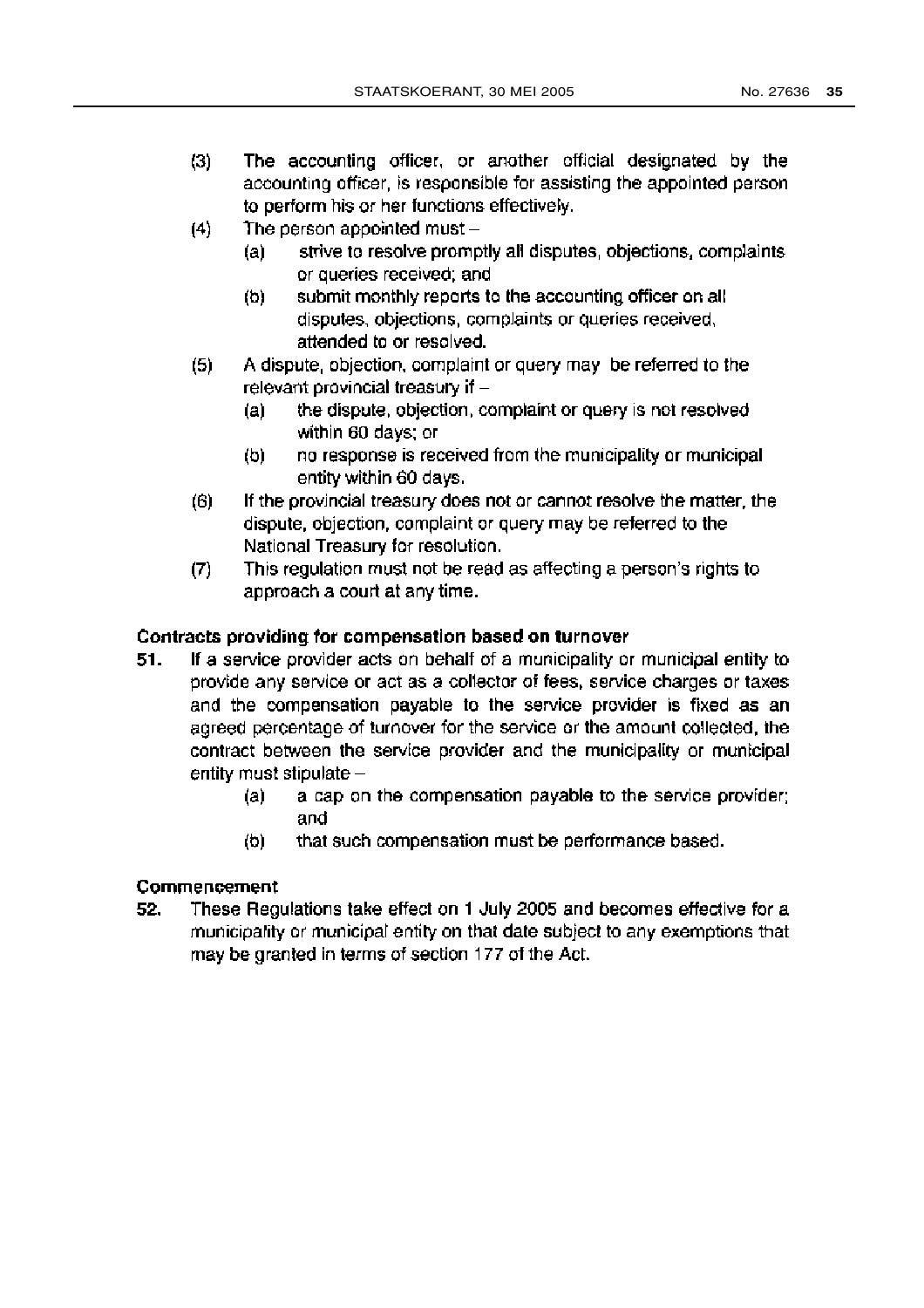# Looking for out of print issues of Government and Provincial Gazettes

We can provide photocopies

# **Contact**

The National Library of South Africa, Pretoria Campus PO Box 397 0001 PRETORIA

# **Physical address**

C/o Andries and Vermeulen Streets **Entrance in Andries Street** 

# **Contact details**

Tel: (012) 321-8931 Fax: (012) 325-5984 E-mail: infodesk@nlsa.ac.za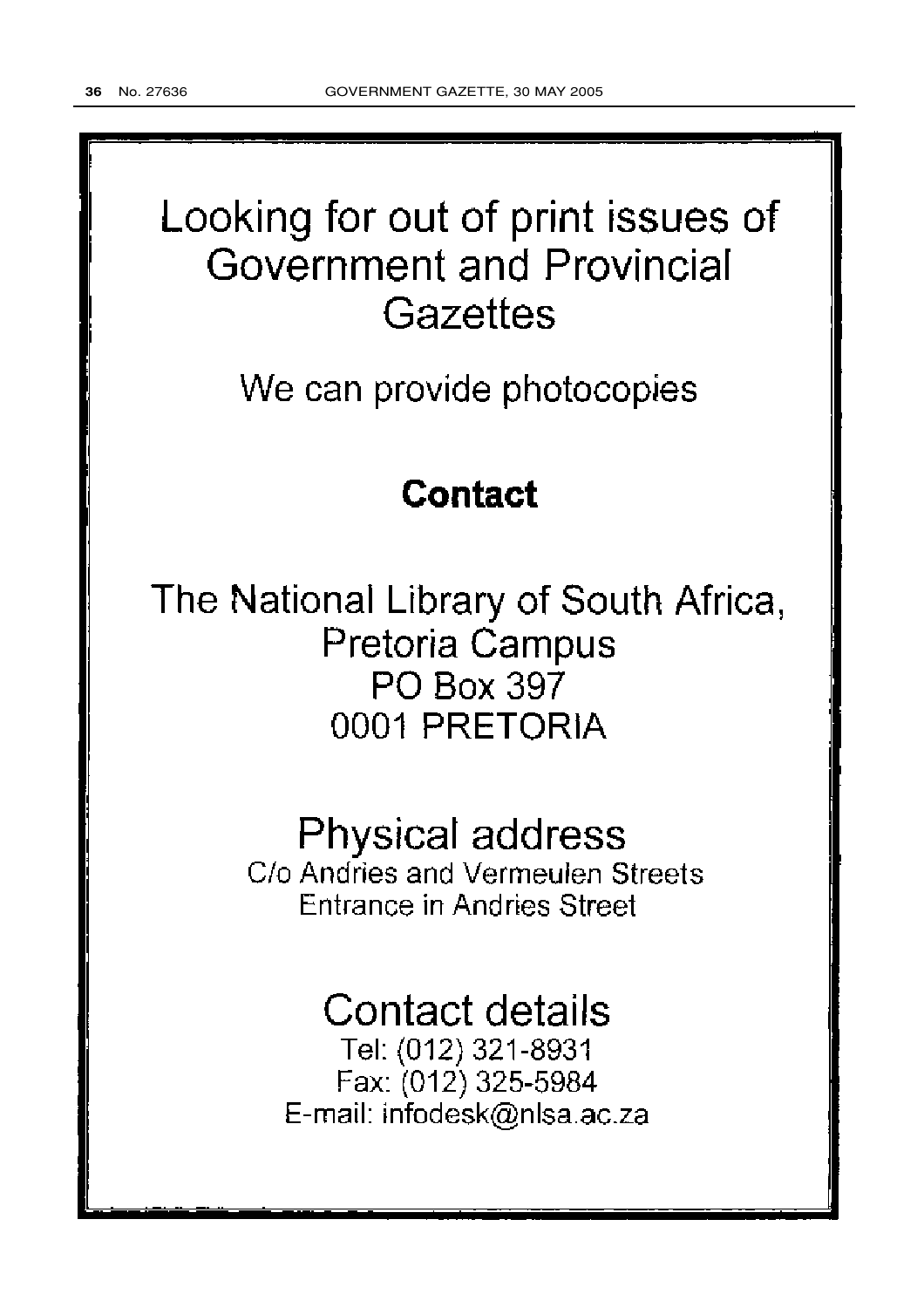



# www.SA Gazettes.co.za

A new information Portal keeping you up to date with news, legislation, the Parliamentary programme and which is the largest pool of SA Gazette information available on the Web.

- . Easily accessible through the www!
	- Government Gazettes from January 1994
	- Compilations of all Indexes pertaining to the past week's Government Gazettes
	- All Provincial Gazettes from September 1995
	- Partiamentary Bills as of January 1999
- · Available in full-text, with keyword searching
- · Sabinet Online scans, formats, edits and organize information for you. Diagrams and forms included as images.
- . No stacks of printed gazettes all on computer. Think of the storage space you save.
- . Offers Bill Tracker complementing the SA Gazettes products.

For easy electronic access to full-text gazette info, subscribe to the SA Gazettes from Sabinet Online. Please visit us at www.sagazettes.co.za



(e), (012) 643-9500, Fax: (012) 663-3543, To lifee: 0600-11 8595, e-mail: corporate@sabinet.co.za, www: hlip://corporate.sabmet.co.za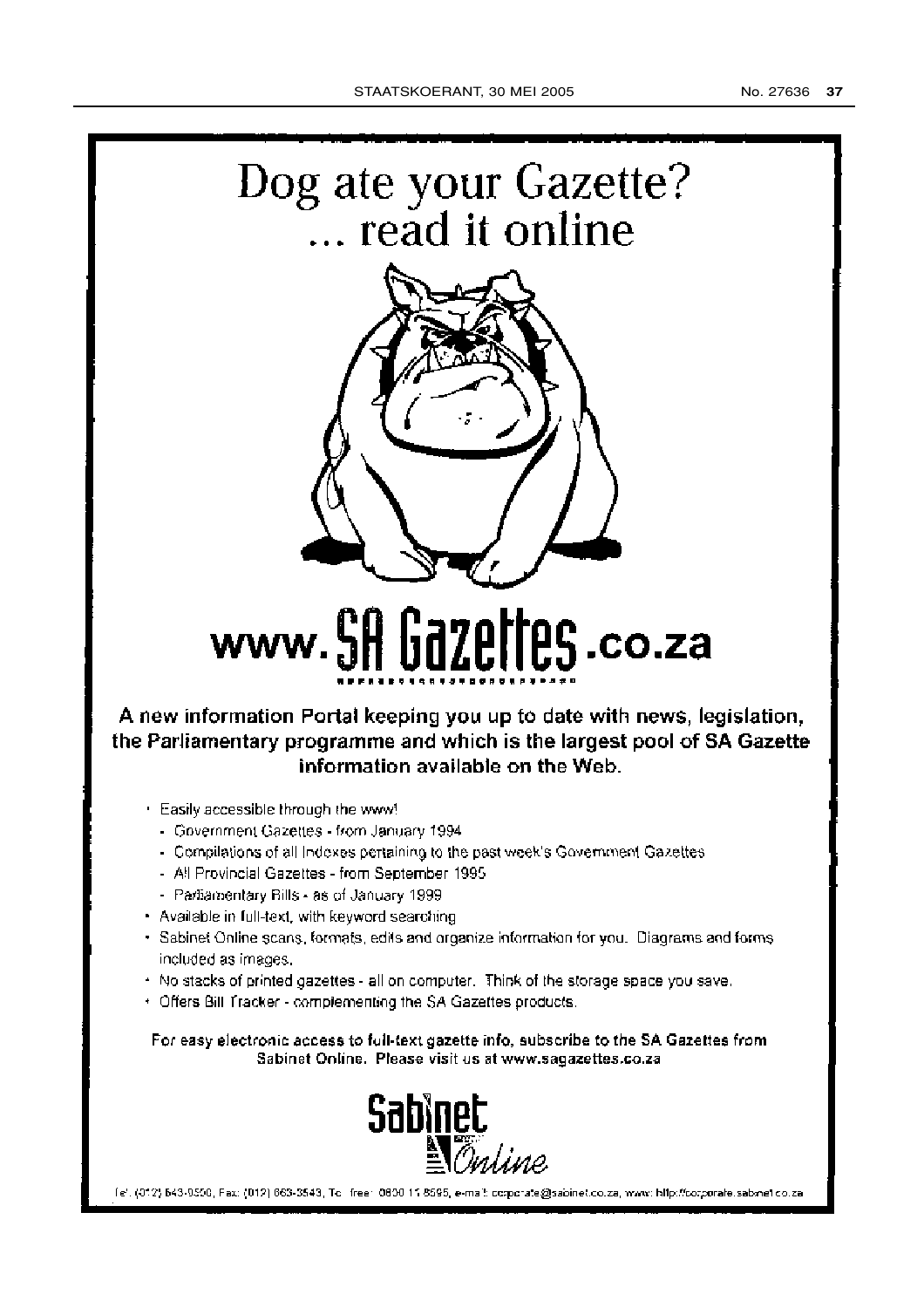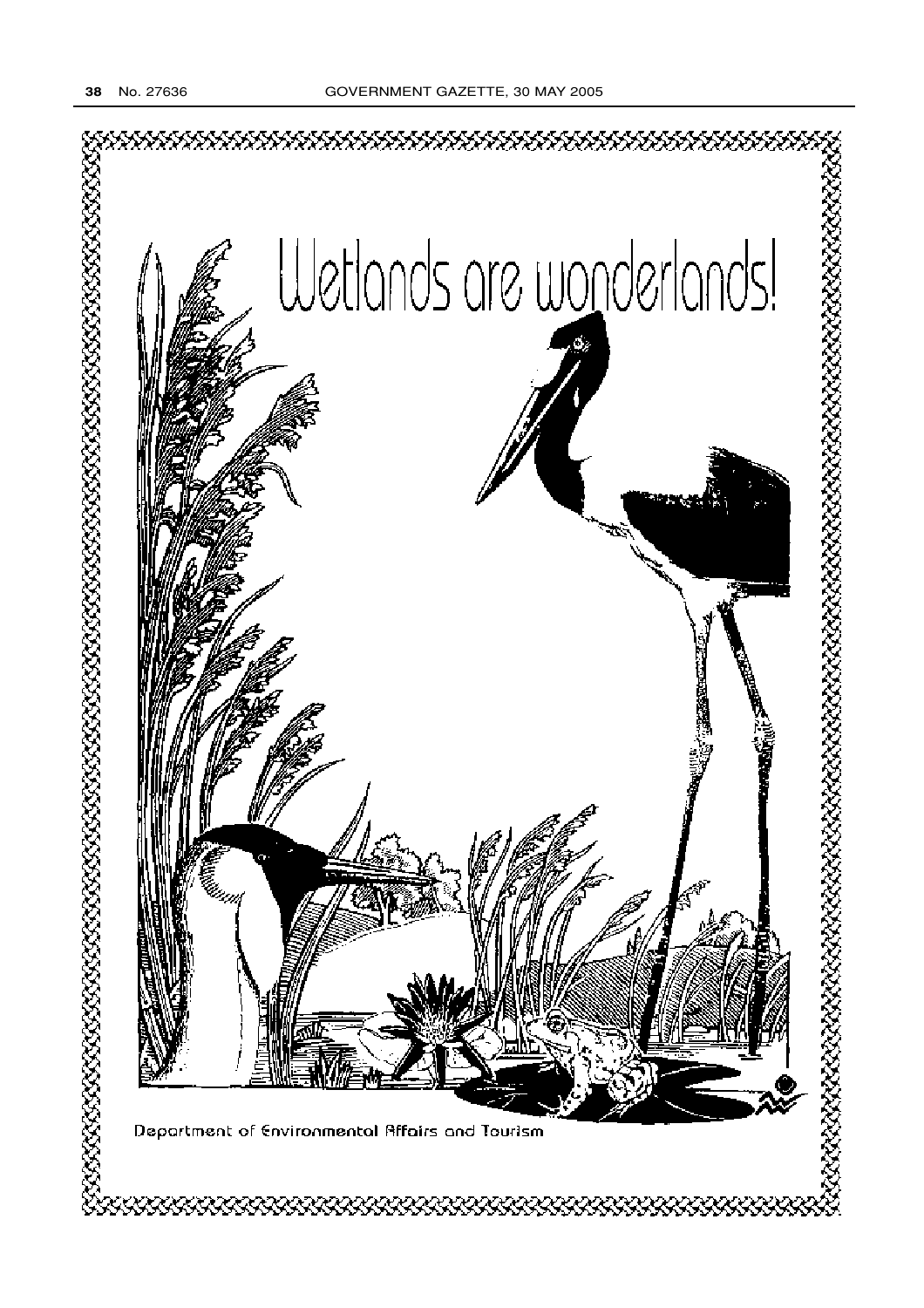